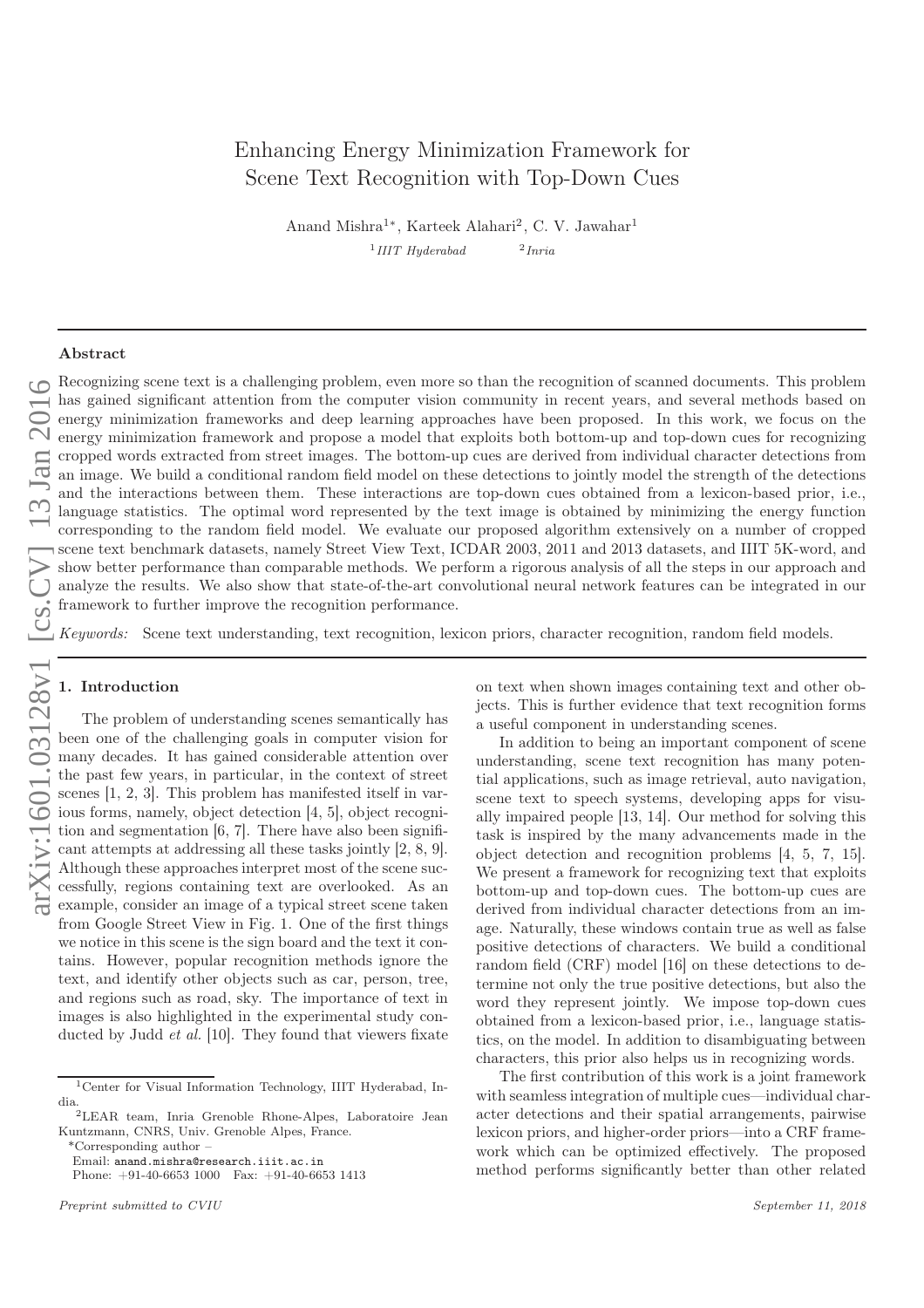

Figure 2 Challenges in scene text recognition. A few sample images from the SVT and IIIT 5K-word datasets are shown to highlight the variation in view point, orientation, non-uniform background, non-standard font styles and also issues such as occlusion, noise, and inconsistent lighting. Standard OCRs perform poorly on these datasets (as seen in Table 1 and [11, 12]).



Figure 1 A typical street scene image taken from Google Street View. It contains very prominent sign boards with text on the building and its windows. It also contains objects such as car, person, tree, and regions such as road, sky. Many scene understanding methods recognize these objects and regions in the image successfully, but overlook the text on the sign board, which contains rich, useful information. The goal of this work is to address this gap in understanding scenes.

energy minimization based methods for scene text recognition. Our second contribution is devising a cropped word recognition framework which is applicable not only to closed vocabulary text recognition (where a small lexicon containing the ground truth word is provided with each image), but also to a more general setting of the problem, i.e., open vocabulary scene text recognition (where the ground truth word may or may not belong to a generic large lexicon or the English dictionary). The third contribution is comprehensive experimental evaluation, in contrast to many recent works, which either consider a subset of benchmark datasets or are limited to the closed vocabulary setting. We evaluate on a number of cropped word datasets (ICDAR 2003, 2011 and 2013 [17], SVT [18], and IIIT 5K-word [19]) and show results in closed and open vocabulary settings. Additionally, we analyzed the effectiveness of individual components of the framework, the influence of parameter settings, and the use of convolutional neural network (CNN) based features [20].

The remainder of the paper is organized as follows. In Section 2 we discuss related work. Section 3 describes our scene text recognition model and its components. We then present the evaluation protocols and the datasets used in experimental analysis in Section 4. Comparison with related approaches is shown in Section 5, along with implementation details. We then make concluding remarks in Section 6.

# 2. Related Work

The task of understanding scene text has gained a huge interest for more than a decade [11, 12, 21, 22, 23, 24, 25, 26, 27, 28, 29, 30, 20, 31]. It is closely related to the problem of Optical Character Recognition (OCR), which has a long history in the computer vision and pattern recognition communities [32]. However, the success of OCR systems is largely restricted to text from scanned documents. Scene text exhibits a large variability in appearance, as shown in Fig. 2, and can prove to be challenging even for the state-of-the-art OCR methods (see Table 1 and [11, 12]). The problems in this context are: (1) text localization, (2) cropped word recognition, and (3) isolated character recognition. They have been tackled either individually [21, 27, 33], or jointly [11, 20, 23, 29]. This paper focuses on addressing the cropped word recognition problem. In other words, given an image region (e.g., in the form of a bounding box) containing text, the task is to recognize this content. The core components of a typical cropped word recognition framework are: localize the characters, recognize them, and use statistical language models to compose the characters into words. Our framework builds on these components, but differs from previous work in several ways. In the following, we review the prior art and highlight these differences. The reader is encouraged to refer to [34] for a more comprehensive survey of scene text recognition methods.

A popular technique for localizing characters in an OCR system is to binarize the image and determine the potential character locations based on connected components [35]. Such techniques have also been adapted for scene text recognition [12], although with limited success. This is mainly because obtaining a clean binary output for scene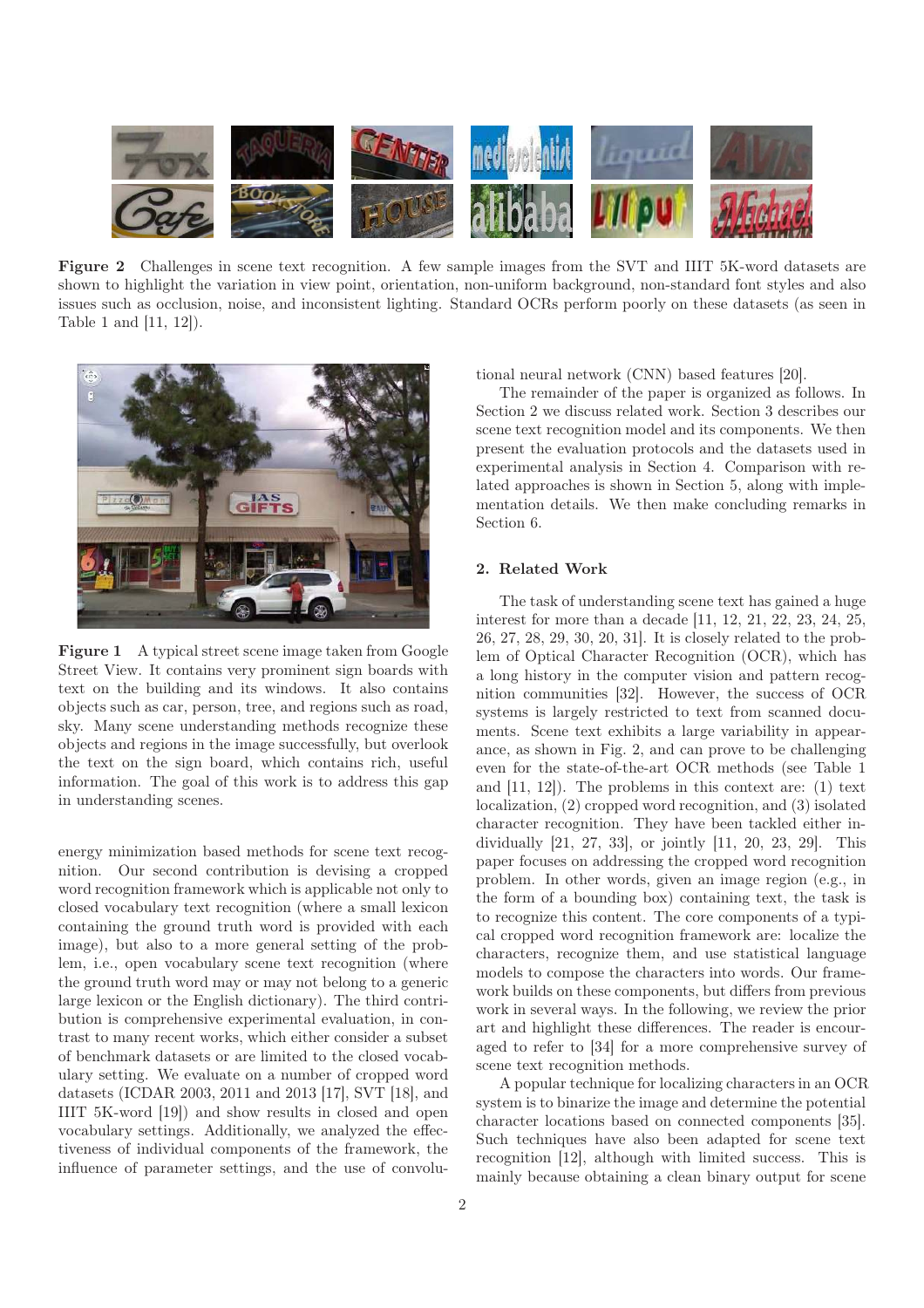text images is often challenging; see Fig. 3 for examples. An alternative approach is proposed in [36] using gradient information to find potential character locations. More recently, Yao et al. [31] proposed a mid-level feature based technique to localize characters in scene text. We follow an alternative strategy and cast the character localization problem as an object detection task, where characters are the objects. We then define an energy function on all the potential characters.

One of the earliest works on large-scale natural scene character recognition was presented in [27]. This work develops a multiple kernel learning approach using a set of shape-based features. Recent work [11, 37] has improved over this with histogram of gradient features [15]. We perform an extensive analysis on features, classifiers, and propose methods to improve character recognition further, for example, by augmenting the training set. In addition to this, we show that the state-of-the-art CNN features [20] can be successfully integrated with our word recognition framework to further boost its performance.

A study on human reading psychology shows that our reading improves significantly with prior knowledge of the language [38]. Motivated by such studies, OCR systems have used, often in post-processing steps [35, 39], statistical language models like n-grams to improve their performance. Bigrams or trigrams have also been used in the context of scene text recognition as a post-processing step, e.g., [40]. A few other works [41, 42, 43] integrate character recognition and linguistic knowledge to deal with recognition errors. For example,  $[41]$  computes *n*-gram probabilities from more than 100 million characters and uses a Viterbi algorithm to find the correct word. The method in [43], developed in the same year as our CVPR 2012 work [37], builds a graph on potential character locations and uses n-gram scores to constrain the inference algorithm to predict the word. In contrast, our approach uses a novel location-specific prior (cf. (6)).

The word recognition problem has been looked at in two contexts— with [11, 25, 37, 44, 45] and without [22, 19, 46] the use of an image-specific lexicon. In the case of image-specific lexicon-driven word recognition, also known as the closed vocabulary setting, a list of words is available for every scene text image. The task of recognizing the word now reduces to that of finding the best match from this list. This is relevant in many applications, e.g., recognizing text in a grocery store, where a list of grocery items can serve as a lexicon. Wang et al. [44] adapted a multilayer neural network for this scenario. In [11], each word in the lexicon is matched to the detected set of character windows, and the one with the highest score is reported as the predicted word. In one of our previous works [45], we compared features computed on the entire scene text image and those generated from synthetic font renderings of lexicon words with a novel weighted dynamic time warping (wDTW) approach to recognize words. In [25] Rodriguez-Serrano and Perronnin proposed to embed word labels and word images into a common Euclidean space, wherein the



Figure 3 Binarization results obtained with one of the state-of-the-art methods [47] are shown for two sample images. We observed similar poor performance on most of the images in scene text datasets, and hence do not use binarization in our framework.

text recognition task is posed as a retrieval problem to find the closest word label for a given word image. While all these approaches are interesting, their success is largely restricted to the closed vocabulary setting and cannot be easily extended to the more general cases, for instance, when image-specific lexicon is unavailable. Weinman et al. [22] proposed a method to address this issue, although with a strong assumption of known character boundaries, which are not trivial to obtain with high precision on the datasets we use. The work in [46] generalizes their previous approach by relaxing the character-boundary requirement. It is, however, evaluated only on "roughly fronto-parallel" images of signs, which are less challenging than the scene text images used in our work.

Our work belongs to the class of word recognition methods which build on individual character localization, similar to methods such as [12, 48]. In this framework, the potential characters are localized, then a graph is constructed from these locations, and then the problem of recognizing the word is formulated as finding an optimal path in this graph [49] or inferring from an ensemble of HMMs [48]. Our approach shows a seamless integration of higher order language priors into the graph (in the form of a CRF model), and uses more effective modern computer vision features, thus making it clearly different from previous works.

Since the publication of our original work in CVPR 2012 [37] and BMVC 2012 [19] papers, several approaches for scene text understanding (e.g., text localization [50, 29, 51, 52], word recognition [20, 23, 30, 31, 53, 51] and textto-image retrieval [13, 51, 54, 55]) have been proposed. Notably, there has been an increasing interest in exploring deep convolutional network based methods for scene text tasks (see  $[20, 30, 44, 51, 52]$  for example). These approaches are very effective in general, but the deep convolutional network, which is at the core of these approaches, lacks the capability to elegantly handle structured output data. To understand this with the help of an example, let us consider the problem of estimating human pose [56, 57], where the task is to predict the locations of human body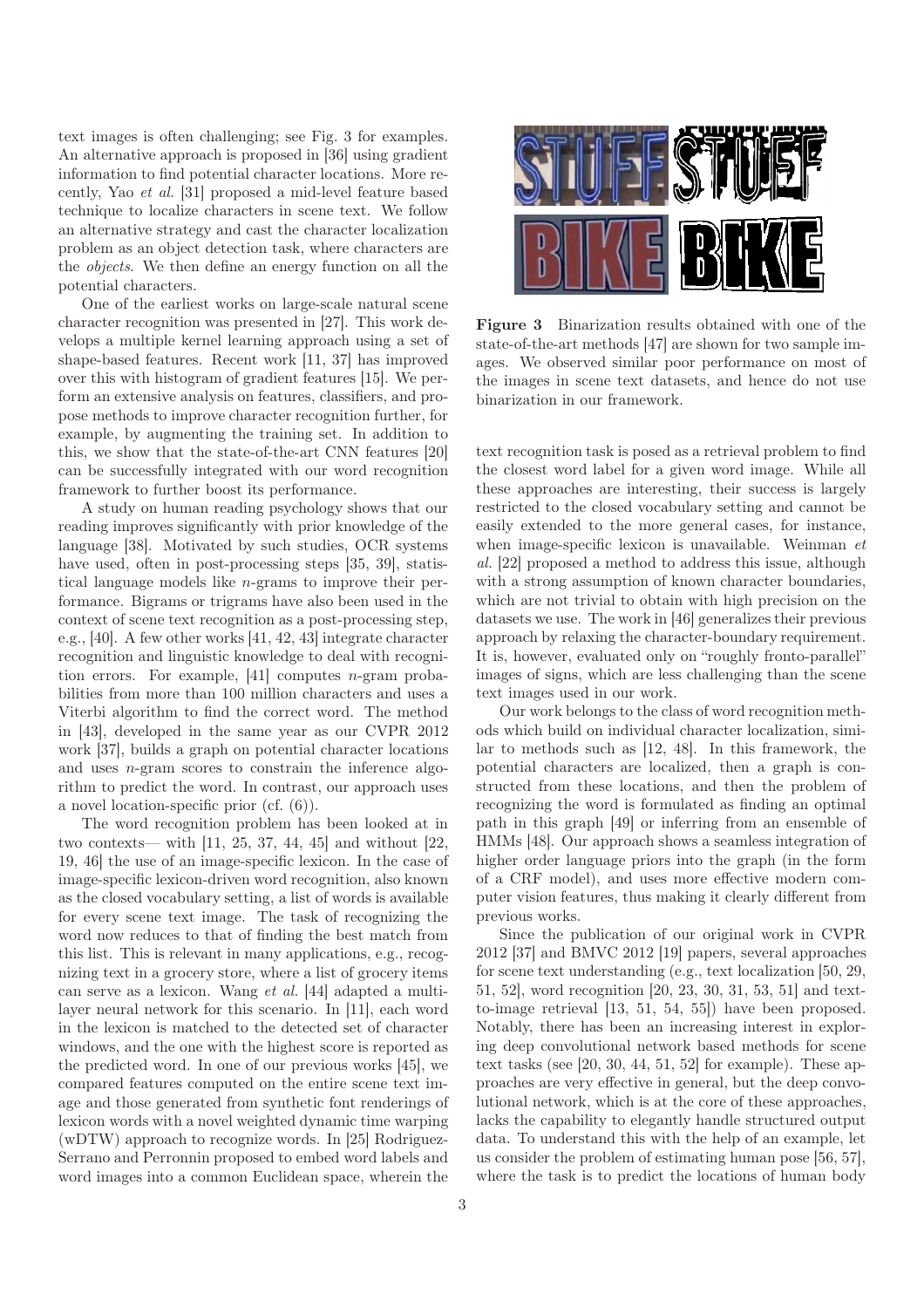joints such as head, shoulders, elbows and wrists. These locations are constrained by human body kinematics and in essence form a structured output. To deal with such structured output data, state-of-the-art deep learning algorithms include an additional regression step [56] or a graphical model [57], thus showing that these techniques are complementary to the deep learning philosophy. Similar to human pose, text is structured output data [58]. To better handle this structured data, we develop our energy minimization framework [19, 37] with the motivation of building a complementary approach, which can further benefit methods built on the deep learning paradigm. Indeed, we see that combining the two frameworks further improves text recognition results (Section 5).

# 3. The Recognition Model

We propose a conditional random field (CRF) model for recognizing words. The CRF is defined over a set of  $N$ random variables  $x = \{x_i | i \in \mathcal{V}\}$ , where  $\mathcal{V} = \{1, 2, ..., N\}$ . Each random variable  $x_i$  denotes a potential character in the word, and can take a label from the label set  $\mathcal{L} =$  $\{l_1, l_2, \ldots, l_k\} \cup \epsilon$ , which is the set of English characters, digits and a null label  $\epsilon$  to discard false character detections. The most likely word represented by the set of characters  $x$  is found by minimizing the energy function,  $E: \mathcal{L}^n \to \mathbb{R}$ , corresponding to the random field. The energy function  $E$  can be written as sum of potential functions:

$$
E(x) = \sum_{c \in \mathcal{C}} \psi_c(x_c),\tag{1}
$$

where  $\mathcal{C} \subset \mathcal{P}(\mathcal{V})$ , with  $\mathcal{P}(\mathcal{V})$  denoting the powerset of  $\mathcal{V}$ . Each  $x_c$  defines a set of random variables included in subset c, referred to as a clique. The function  $\psi_c$  defines a constraint (potential) on the corresponding clique c. We use unary, pairwise and higher order potentials in this work, and define them in Section 3.2. The set of potential characters is obtained by the character detection step discussed in Section 3.1. The neighbourhood relations among characters, modelled as pairwise and higher order potentials, are based on the spatial arrangement of characters in the word image.

In the following we show an example energy function composed of unary, pairwise and higher order (of clique size three) terms on a sample word with four characters. For a word to be recognized as "OPEN" the following energy function should be the minimum.

$$
\psi(O, P, E, N) = \psi_1(O) + \psi_1(P) + \psi_1(E) + \psi_1(N)
$$
  
+ 
$$
\psi_2(O, P) + \psi_2(P, E) + \psi_2(E, N)
$$
  
+ 
$$
\psi_3(O, P, E) + \psi_3(P, E, N).
$$

The third order terms  $\psi_3(O, P, E)$  and  $\psi_3(P, E, N)$  are decomposed as follows.

$$
\psi_3(O, P, E) = \psi_1^a(OPE) + \psi_2^a(OPE, O) + \psi_2^a(OPE, P) + \psi_2^a(OPE, E).
$$



Figure 4 Typical challenges in character detection. (a) Inter-character confusion: A window containing parts of the two  $o$ 's is falsely detected as  $x$ . (b) Intra-character confusion: A window containing a part of the character B is recognized as E.

$$
\psi_3(P, E, N) = \psi_1^a(PEN) + \psi_2^a(PEN, P) + \psi_2^a(PEN, E) + \psi_2^a(PEN, N).
$$

# 3.1. Character Detection

The first step in our approach is to detect potential locations of characters in a word image. In this work we use a sliding window based approach for detecting characters, but other methods, e.g., [31], can also be used instead.

Sliding window detection. This technique has been very successful for tasks such as, face [59] and pedestrian [15] detection, and also for recognizing handwritten words using HMM based methods [60]. Although character detection in scene images is similar to such problems, it has its unique challenges. Firstly, there is the issue of dealing with many categories (63 in all) jointly. Secondly, there is a large amount of inter-character and intra-character confusion, as illustrated in Fig. 4. When a window contains parts of two characters next to each other, it may have a very similar appearance to another character. In Fig.  $4(a)$ , the window containing parts of the characters 'o' can be confused with  $x$ . Furthermore, a part of one character can have the same appearance as that of another. In Fig. 4(b), a part of the character 'B' can be confused with 'E'. We build a robust character classifier and adopt an additional pruning stage to overcome these issues.

The problem of classifying natural scene characters typically suffers from the lack of training data, e.g., [27] uses only 15 samples per class. It is not trivial to model the large variations in characters using only a few examples. To address this, we add more examples to the training set by applying small affine transformations [61, 62] to the original character images. We further enrich the training set by adding many non-character negative examples, i.e., from the background. With this strategy, we achieve a significant boost in character classification accuracy (see Table 3).

We consider windows at multiple scales and spatial locations. The location of the *i*th window,  $d_i$ , is given by its center and size. The set  $\mathcal{K} = \{c_1, c_2, \ldots, c_k\}$ , denotes label set. Note that  $k = 63$  for the set of English characters, digits and a background class (null label) in our work. Let  $\phi_i$  denote the features extracted from a window location  $d_i$ . Given the window  $d_i$ , we compute the likelihood,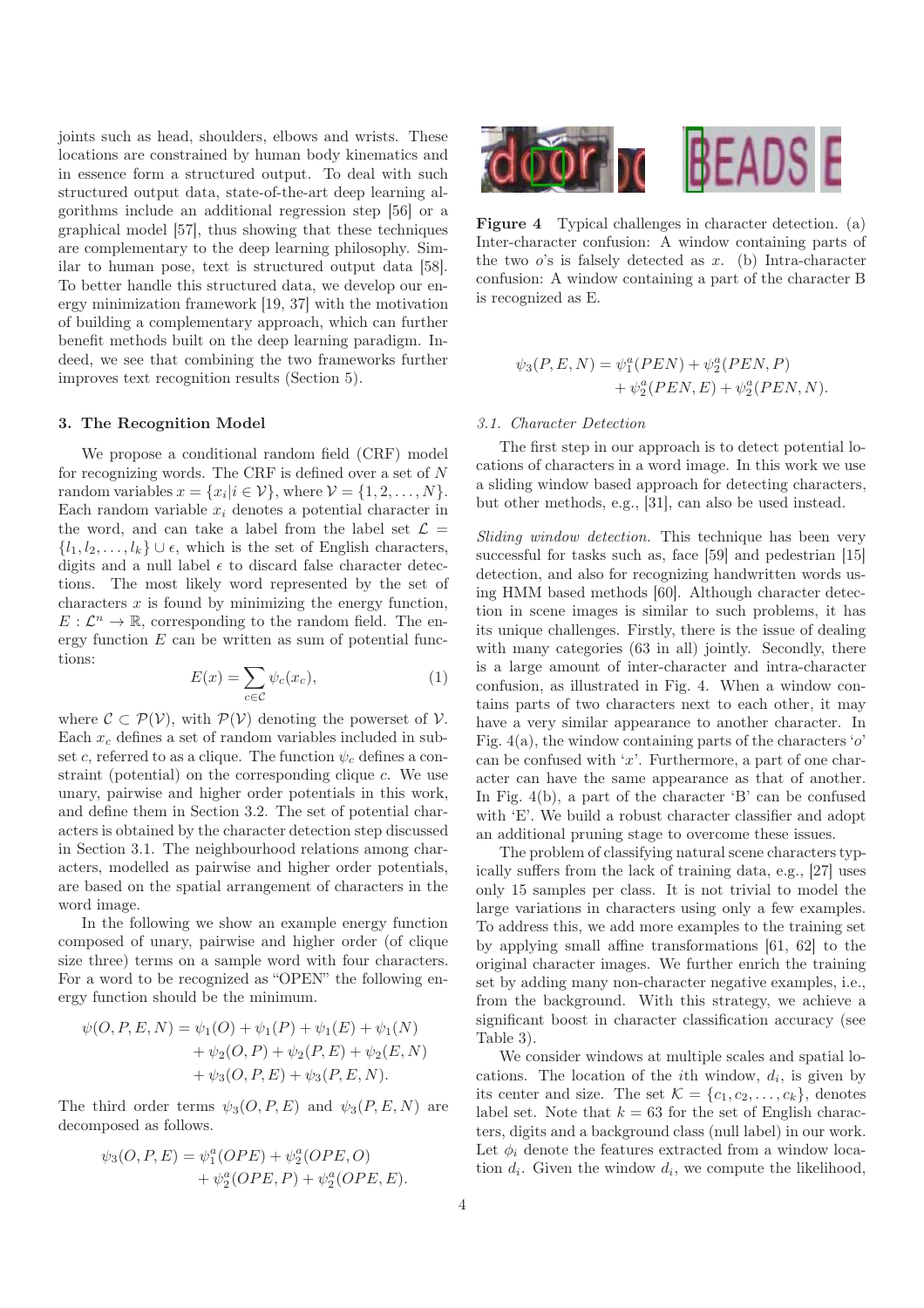

Figure 5 Distribution of aspect ratios of few digits and characters: (a) 0 (b) 2 (c) B (d) Y. The aspect ratios are computed on character from the IIIT-5K word training set.

 $p(c_j | \phi_i)$ , of it taking a label  $c_j$  for all the classes in K. In our implementation, we used explicit feature representation [63] of histogram of gradient (HOG) features [15] for  $\phi_i$ , and the likelihoods p are (normalized) scores from a one vs rest multi-class support vector machine (SVM). Implementation details of the training procedure are provided in Section 5.1.

This basic sliding window detection approach produces many potential character windows, but not all of them are useful for recognizing words. We discard some of the weak detection windows using the following pruning method.

Pruning windows. For every potential character window, we compute a score based on: (i) SVM classifier confidence, and (ii) a measure of the aspect ratio of the character detected and the aspect ratio learnt for that character from training data. The intuition behind this score is that, a strong character window candidate should have a high classifier confidence score, and must fall within some range of the sizes observed in the training data. In order to define the aspect ratio measure, we observed the distribution of aspect ratios of characters from the IIIT-5K word training set. A few examples of these distributions are shown in Fig. 5. Since they follow a Gaussian distribution, we chose this score accordingly. For a window  $d_i$  with an aspect ratio  $a_i$ , let  $c_j$  denote the character with the best classifier confidence value given by  $S_{ij}$ . The mean aspect ratio for the character  $c_i$  computed from training data is denoted by  $\mu_{a_j}$ . We define a goodness score (GS) for the window  $d_i$  as:

$$
GS(d_i) = S_{ij} \exp\left(-\frac{(\mu_{a_j} - a_i)^2}{2\sigma_{a_j}^2}\right),\tag{2}
$$

where  $\sigma_{a_j}$  is the variance of the aspect ratio for character  $c_j$  in the training data. A low goodness score indicates a weak detection, which is then removed from the set of candidate character windows.

We then apply character-specific non-maximum suppression (NMS), similar to other sliding window detection methods [5], to address the issue of multiple overlapping detections for each instance of a character. In other words, for every character class, we select detections which have a high confidence score, and do not overlap significantly with any of the other stronger detections of the same character class. We perform NMS after aspect ratio pruning to avoid wide windows with many characters suppressing weaker single character windows they overlap with. The pruning and NMS steps are performed conservatively, to discard only the obvious false detections. The remaining false positives are modelled in an energy minimization framework with language priors and other cues, as discussed below.

# 3.2. Graph Construction and Energy Formulation

We solve the problem of minimizing the energy function (1) on a corresponding graph, where each random variable is represented as a node in the graph. We begin by ordering the character windows based on their horizontal location in the image, and add one node each for every window sequentially from left to right. The nodes are then connected by edges. Since it is not natural for a window on the extreme left to be strongly related to another window on the extreme right, we only connect windows which are close to each other. The intuition behind close-proximity windows is that they could represent detections of two separate characters. As we will see later, the edges are used to encode the language model as top-down cues. Such pairwise language priors alone may not be sufficient in some cases, for example, when an image-specific lexicon is unavailable. Thus, we also integrate higher order language priors in the form of n-grams computed from the English dictionary by adding an auxiliary node connecting a set of n character detection nodes.

Each (non-auxiliary) node in the graph takes one label from the label set  $\mathcal{L} = \{l_1, l_2, \ldots, l_k\} \cup \epsilon$ . Recall that each  $l_u$  is an English character or digit, and the null label  $\epsilon$  is used to discard false windows that represent background or parts of characters. The cost associated with this label assignment is known as the unary cost. The cost for two neighbouring nodes taking labels  $l_u$  and  $l_v$  is known as the pairwise cost. This cost is computed from bigram scores of character pairs in the English dictionary or an imagespecific lexicon. The auxiliary nodes in the graph take labels from the extended label set  $\mathcal{L}_e$ . Each element of  $\mathcal{L}_e$  represents one of the *n*-grams present in the dictionary and an additional label to assign a constant (high) cost to all n-grams that are not in the dictionary. The proposed model is illustrated in Fig. 6, where we show a CRF of order four as an example. Once the graph is constructed, we compute its corresponding cost functions as follows.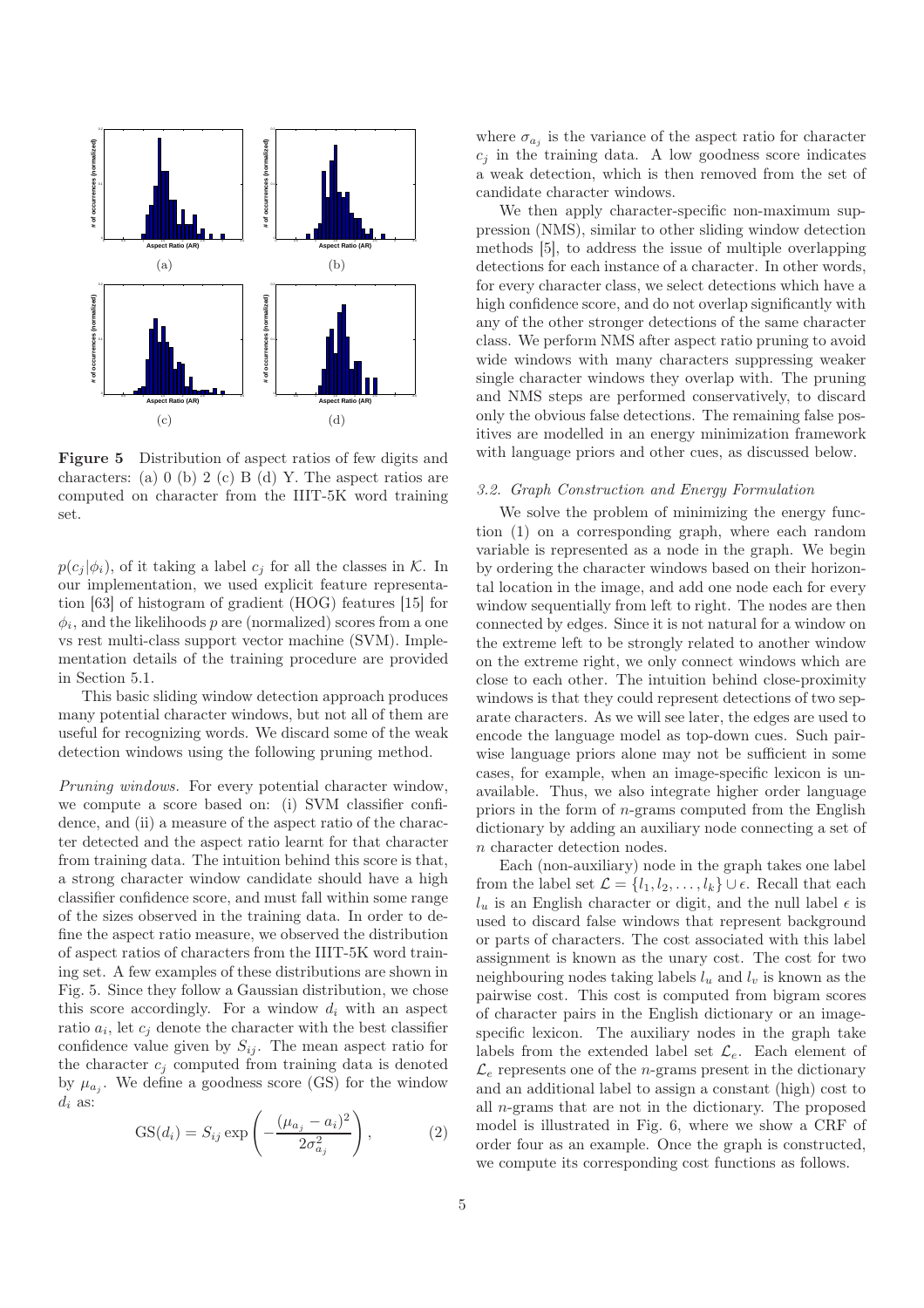

Figure 6 The proposed model illustrated as a graph. Given a word image (shown on the left), we evaluate character detectors and obtain potential character windows, which are then represented in a graph. These nodes are connected with edges based on their spatial positioning. Each node can take a label from the label set containing English characters, digits, and a null label (to suppress false detections). To integrate language models, i.e., n-grams, into the graph, we add auxiliary nodes (shown in red), which constrain several character windows together (sets of 4 characters in this example). Auxiliary nodes take labels from a label set containing all valid English  $n$ -grams and an additional label to enforce high cost for an invalid n-gram.

# 3.2.1. Unary cost

The unary cost of a node taking a character label is determined by the SVM confidence scores. The unary term  $\psi_1$ , which denotes the cost of a node  $x_i$  taking label  $l_u$ , is defined as:

$$
\psi_1(x_i = l_u) = 1 - p(l_u | x_i), \tag{3}
$$

where  $p(l_u|x_i)$  is the SVM score of character class  $l_u$  for node  $x_i$ , normalized with Platt's method [64]. The cost of  $x_i$  taking the null label  $\epsilon$  is given by:

$$
\psi_1(x_i = \epsilon) = \max_u p(l_u | x_i) \exp\left(-\frac{(\mu_{a_u} - a_i)^2}{\sigma_{a_u}^2}\right), \quad (4)
$$

where  $a_i$  is the aspect ratio of the window corresponding to node  $x_i$ ,  $\mu_{a_u}$  and  $\sigma_{a_u}$  are the mean and variance of the aspect ratio respectively of the character  $l_u$ , computed from the training data. The intuition behind this cost function is that, for taking a character label, the detected window should have a high classifier confidence and its aspect ratio should agree with that of the corresponding character in the training data.

#### 3.2.2. Pairwise cost

The pairwise cost of two neighbouring nodes  $x_i$  and  $x_j$ taking a pair of labels  $l_u$  and  $l_v$  respectively is determined by the cost of their joint occurrence in the dictionary. This cost  $\psi_2$  is given by:

$$
\psi_2(x_i = l_u, x_j = l_v) = \lambda_1 \exp(-\beta p(l_u, l_v)), \quad (5)
$$

where  $p(l_u, l_v)$  is the score determining the likelihood of the pair  $l_u$  and  $l_v$  occurring together in the dictionary. The parameters  $\lambda_1$  and  $\beta$  are set empirically as  $\lambda_1 = 2$  and  $\beta = 50$ in all our experiments. The score  $p(l_u, l_v)$  is commonly computed from joint occurrences of characters in the lexicon [41, 42, 43, 65]. This prior is effective when the lexicon size is small, but it is less so as the lexicon increases in size. Furthermore, it fails to capture the location-specific information of pairs of characters. As a toy example, consider a lexicon with only two words CVPR and ICPR. Here, the character pair (P,R) is more likely to occur at the end of the word, but a standard bigram prior model does not incorporate this location-specific information.

To overcome the lack of location-specific information, we devise a node-specific pairwise cost by adapting [66] to the scene text recognition problem. We divide a given word image into  $T$  parts, where  $T$  is an estimate of the number of characters in the image. This estimate  $T$  is given by the image width divided by the average character window width, with the average computed over all the detected characters in the image. To determine the pairwise cost involving windows in the  $t$  th image part, we define a region of interest (ROI) which includes the two adjacent parts  $t - 1$ ,  $t + 1$ , in addition to t. With this, we do a ROI based search in the lexicon. In other words, we consider all the character pairs involving characters in locations  $t - 1$ , t and  $t + 1$  in all the lexicon words to compute the likelihood of a pair occurring together. Note that the extreme cases (involving the leftmost and rightmost character in the lexicon word) are treated appropriately by considering only one of the two pairs.

This pairwise cost using the node-specific prior is given by:

$$
\psi_2(x_i = l_u, x_j = l_v) = \begin{cases} 0 & \text{if } (l_u, l_v) \in \text{ROI}, \\ \lambda_1 & \text{otherwise.} \end{cases}
$$
(6)

We evaluated our approach with both the pairwise terms (5) and (6), and found that the node-specific prior (6) achieves better performance. The cost of nodes  $x_i$  and  $x_j$ taking label  $l_u$  and  $\epsilon$  respectively is defined as:

$$
\psi_2(x_i = l_u, x_j = \epsilon) = \lambda_0 \exp(-\beta(1 - O(x_i, x_j))^2),
$$
 (7)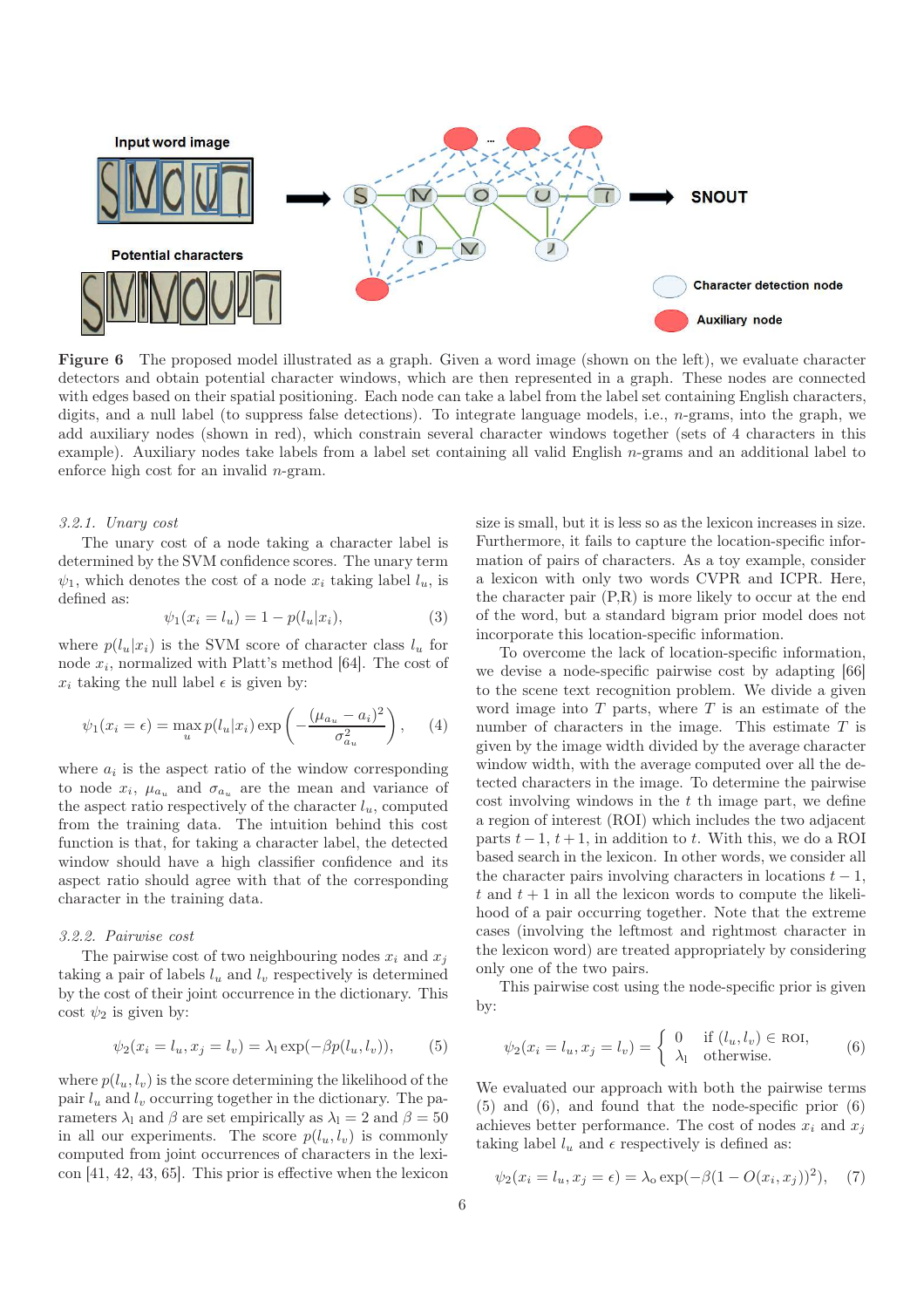where  $O(x_i, x_j)$  is the overlap fraction between windows corresponding to the nodes  $x_i$  and  $x_j$ . The pairwise cost  $\psi_2(x_i = \epsilon, x_j = l_u)$  is defined similarly. The parameters are set empirically as  $\lambda_{o} = 2$  and  $\beta = 50$  in our experiments. This cost ensures that when two character windows overlap significantly, only one of them are assigned a character/digit label in order to avoid parts of characters being labelled.

#### 3.2.3. Higher order cost

Let us consider a CRF of order  $n = 3$  as an example to understand this cost. An auxiliary node corresponding to every clique of size 3 is added to represent this third order cost in the graph. The higher order cost is then decomposed into unary and pairwise terms with respect to this node, similar to [67]. Each auxiliary node in the graph takes one of the labels from the extended label set  ${L_1, L_2, \ldots, L_M\} \cup L_{M+1}$ , where labels  $L_1 \ldots L_M$  represent all the trigrams in the dictionary. The additional label  $L_{M+1}$  denotes all those trigrams which are absent in the dictionary. The unary cost  $\psi_1^a$  for an auxiliary variable  $y_i$ taking label  $L_m$  is:

$$
\psi_1^a(y_i = L_m) = \lambda_a \exp(-\beta P(L_m)),\tag{8}
$$

where  $\lambda_a$  is a constant. We set  $\lambda_a = 5$  empirically, in all our experiments, unless stated otherwise. The parameter  $\beta$  controls penalty between dictionary and non-dictionary *n*-grams, and is empirically set to 50. The score  $P(L_m)$ denotes the likelihood of trigram  $L_m$  in the English, and is further described in Section 3.2.4. The pairwise cost between the auxiliary node  $y_i$  taking a label  $L_m = l_u l_v l_w$  and the left-most non-auxiliary node in the clique,  $x_i$ , taking a label  $l_r$  is given by:

$$
\psi_2^a(y_i = L_m, x_i = l_r) = \begin{cases} 0 & \text{if } r = u \\ 0 & \text{if } l_r = \epsilon \\ \lambda_b & \text{otherwise,} \end{cases}
$$
 (9)

where  $\lambda_{\rm b}$  penalizes a disagreement between the auxiliary and non-auxiliary nodes, and is empirically set to 1. The other two pairwise terms for the second and third nodes are defined similarly. Note that when one or more  $x_i$ 's take null label, the corresponding pairwise term(s) between  $x_i(s)$  and the auxiliary node are set to 0.

# 3.2.4. Computing language priors

We compute *n*-gram based priors from the lexicon (or dictionary) and then adapt standard techniques for smoothing these scores [41, 68, 69] to the open and closed vocabulary cases.

Our method uses the score denoting the likelihood of joint occurrence of pair of labels  $l_u$  and  $l_v$  represented as  $P(l_u, l_v)$ , triplets of labels  $l_u$ ,  $l_v$  and  $l_w$  denoted by  $P(l_u, l_v, l_w)$  and even higher order (e.g., fourth order). Let  $C(l_u)$  denote the number of occurrences of  $l_u$ ,  $C(l_u, l_v)$  be the number of joint occurrences of  $l_u$  and  $l_v$  next to each

other, and similarly  $C(l_u, l_v, l_w)$  is the number of joint occurrences of all three labels  $l_u, l_v, l_w$  next to each other. The smoothed scores [68]  $P(l_u, l_v)$  and  $P(l_u, l_v, l_w)$  are now:

$$
P(l_u, l_v) = \begin{cases} 0.4 & \text{if } l_u, l_v \text{ are digits,} \\ \frac{C(l_u, l_v)}{C(l_v)} & \text{if } C(l_u, l_v) > 0, \\ \alpha_{l_u} P(l_v) & \text{otherwise,} \end{cases}
$$
(10)

$$
P(l_u, l_v, l_w) = \begin{cases} 0.4 & \text{if } l_u, l_v, l_w \text{ are digits,} \\ \frac{C(l_u, l_v, l_w)}{C(l_v, l_w)} & \text{if } C(l_u, l_v, l_w) > 0, \\ \alpha_{l_u} P(l_v, l_w) & \text{else if } C(l_u, l_v) > 0, \\ \alpha_{l_u, l_v} P(l_w) & \text{otherwise,} \end{cases}
$$
(11)

Image-specific lexicons (small or medium) are used in the closed vocabulary setting, while in the open vocabulary case we use a lexicon containing half a million words (henceforth referred to as large lexicon) provided by [22] to compute these scores. The parameters  $\alpha_{l_u}$  and  $\alpha_{l_u,l_v}$  are learnt on the large lexicon using SRILM toolbox.<sup>3</sup> They determine the low score values for n-grams not present in the lexicon. We assign a constant value (0.4) when the labels are digits, which do not occur in the large lexicon.

## 3.2.5. Inference

Having computed the unary, pairwise and higher order terms, we use the sequential tree-reweighted message passing (TRW-S) algorithm [70] to minimize the energy function. The TRW-S algorithm maximizes a concave lower bound of the energy. It begins by considering a set of trees from the random field, and computes probability distributions over each tree. These distributions are then used to reweight the messages being passed during loopy belief propagation [71] on each tree. The algorithm terminates when the lower bound cannot be increased further, or the maximum number of iterations has been reached.

In summary, given an image containing a word, we: (i) locate the potential characters in it with a character detection scheme, (ii) define a random field over all these potential characters, (iii) compute the language priors and integrate them into the random field model, and then (iv) infer the most likely word by minimizing the energy function corresponding to the random field.

# 4. Datasets and Evaluation Protocols

Several public benchmark datasets for scene text understanding have been released in recent years. ICDAR [17] and Street View Text (SVT) [18] datasets are two of the initial datasets for this problem. They both contain data for text localization, cropped word recognition and isolated character recognition tasks. In this paper we use the cropped word recognition part from these datasets.

<sup>3</sup>Available at: http://www.speech.sri.com/projects/srilm/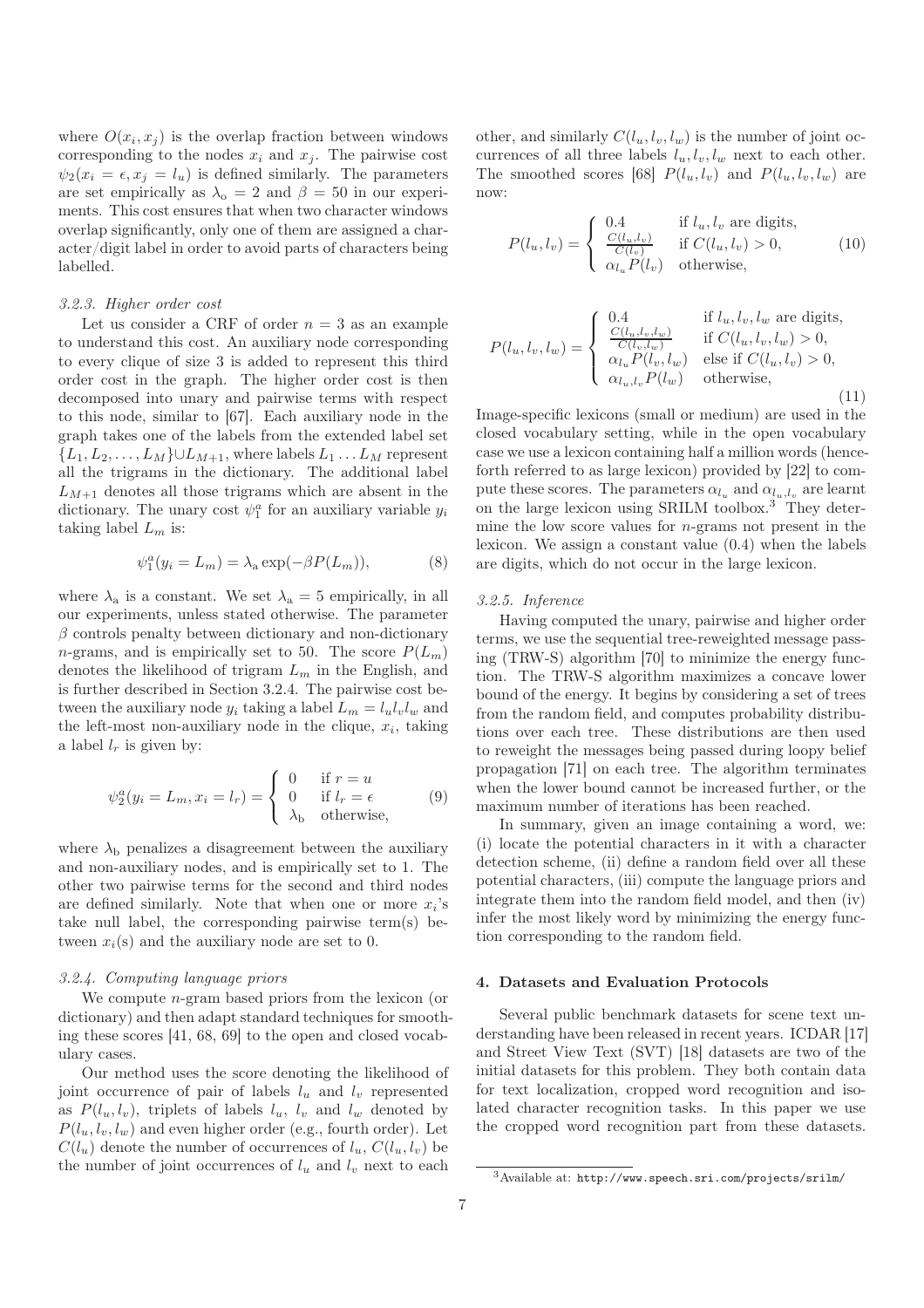Table 1 Our IIIT 5K-word dataset contains a few less challenging (Easy) and many very challenging (Hard) images. To present analysis of the dataset, we manually divided the words in the training and test sets into easy and hard categories based on their visual appearance. The recognition accuracy of a state-of-the-art commercial OCR – ABBYY9.0 – for this dataset is shown in the last column. Here we also show the total number of characters, whose annotations are also provided, in the dataset.

|       | Training Set     |                 |                |  |
|-------|------------------|-----------------|----------------|--|
|       | $\#\text{words}$ | $\#$ characters | $ABBYY9.0(\%)$ |  |
| Easy  | 658              |                 | 44.98          |  |
| Hard  | 1342             |                 | 16.57          |  |
| Total | 2000             | 9658            | 20.25          |  |
|       | Test Set         |                 |                |  |
|       | $\#\text{words}$ | # characters    | $ABBYY9.0(\%)$ |  |
| Easy  | 734              |                 | 44.96          |  |
| Hard  | 2266             |                 | 5.00           |  |
| Total | 3000             | 15269           | 14.60          |  |

Although these datasets have served well in building interest in the scene text understanding problem, they are limited by their size of a few hundred images. To address this issue, we introduced the IIIT 5K-word dataset [19], containing a diverse set of 5000 words. Here, we provide details of all these datasets and the evaluation protocol.

SVT. The street view text (SVT) dataset contains images taken from Google Street View. As noted in [72], most of the images come from business signage and exhibit a high degree of variability in appearance and resolution. The dataset is divided into SVT-spot and SVT-word, meant for the tasks of locating and recognizing words respectively. We use the SVT-word dataset, which contains 647 word images.

Our basic unit of recognition is a character, which needs to be localized before classification. Failing to detect characters will result in poorer word recognition, making it a critical component of our framework. To quantitatively measure the accuracy of the character detection module, we created ground truth data for characters in the SVTword dataset. This ground truth dataset contains around 4000 characters of 52 classes, and is referred to as as SVTchar, which is available for download [73].

ICDAR 2003 dataset. The ICDAR 2003 dataset was originally created for text detection, cropped character classification, cropped and full image word recognition, and other tasks in document analysis [17]. We used the part corresponding to the cropped word recognition called robust word recognition. Following the protocol of [11], we ignore words with less than two characters or with non-

Table 2 Analysis of the IIIT 5K-word dataset. We show the percentage of non-dictionary words (Non-dict.), including digits, and the percentage of words containing only digits (Digits) in the first two rows. We also show the percentage of words that are composed from valid English trigrams (Dict. 3-grams), four-grams (Dict. 4-grams) and five-grams (Dict. 5-grams) in the last three rows. These statistics are computed using the large lexicon.

|                 | IIIT 5K train IIIT 5K test |       |
|-----------------|----------------------------|-------|
| Non-dict. words | 23.65                      | 22.03 |
| Digits          | 11.05                      | 7.97  |
| Dict. 3-grams   | 90.27                      | 88.05 |
| Dict. 4-grams   | 81.40                      | 79.27 |
| Dict. 5-grams   | 68.92                      | 62.48 |

alphanumeric characters, which results in 859 words overall. For subsequent discussion we refer to this dataset as ICDAR(50) for the image-specific lexicon-driven case (closed vocabulary), and ICDAR 2003 when this lexicon is unavailable (open vocabulary case).

ICDAR 2011/2013 datasets. These datasets were introduced as part of the ICDAR robust reading competitions [74, 75]. They contain 1189 and 1095 word images respectively. We show case-sensitive open vocabulary results on both these datasets. Also, following the ICDAR competition evaluation protocol, we do not exclude words containing special characters (such as  $\&$ , :), and report results on the entire dataset.

IIIT 5K-word dataset. The IIIT 5K-word dataset [19, 73] contains both scene text and born-digital images. Borndigital images—category of images which has gained interest in ICDAR 2011 competitions [74]—are inherently low-resolution, made for online transmission, and have a variety of font sizes and styles. This dataset is not only much larger than SVT and the ICDAR datasets, but also more challenging. All the images were harvested through Google image search. Query words like billboard, signboard, house number, house name plate, movie poster were used to collect images. The text in the images was manually annotated with bounding boxes and their corresponding ground truth words. The IIIT 5K-word dataset contains in all 1120 scene images and 5000 word images. We split it into a training set of 380 scene images and 2000 word images, and a test set of 740 scene images and 3000 word images. To analyze the difficulty of the IIIT 5K-word dataset, we manually divided the words in the training and test sets into easy and hard categories based on their visual appearance. An annotation team consisting of three people have done three independent splits. Each word is then tagged as either being easy or hard by taking a majority vote. This split is available on our project page [73]. Table 1 shows these splits in detail. We observe that a commercial OCR performs poorly on both the train and test splits. Furthermore, to evaluate components like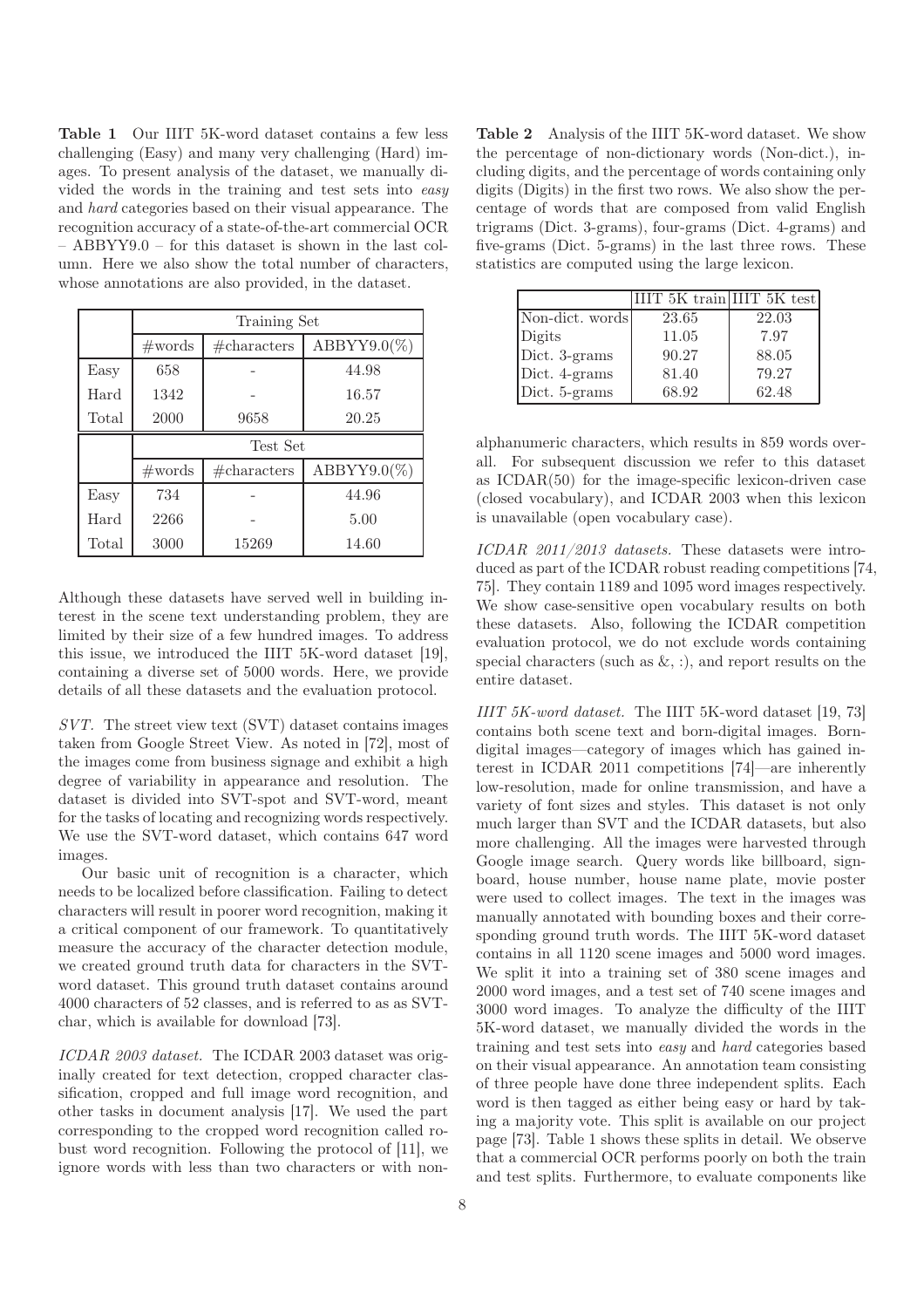character detection and recognition, we also provide annotated character bounding boxes. It should be noted that around 22% of the words in this dataset are not in the English dictionary, e.g., proper nouns, house numbers, alphanumeric words. This makes this dataset suitable for open vocabulary cropped word recognition. We show an analysis of dictionary and non-dictionary words in Table 2.

Evaluation protocol. We evaluate the word recognition accuracy in two settings: closed and open vocabulary. Following previous work [11, 53, 19], we evaluate case-insensitive word recognition on SVT, ICDAR 2003, IIIT 5K-word, and case-sensitive word recognition on ICDAR 2011 and ICDAR 2013. For the closed vocabulary recognition case, we perform a minimum edit distance correction, since the ground truth word belongs to the image-specific lexicon. On the other hand, in the case of open vocabulary recognition, where the ground truth word may or may not belong to the large lexicon, we do not perform edit distance based correction. We perform many of our analyses on the IIIT 5K-word dataset, unless otherwise stated, since it is the largest dataset for this task, and also comes with character bounding box annotations.

# 5. Experiments

Given an image region containing text, cropped from a street scene, our task is to recognize the word it contains. In the process, we develop several components (such as a character recognizer) and also evaluate them to justify our choices. The proposed method is evaluated in two settings, namely, closed vocabulary (with an imagespecific lexicon) and open vocabulary (using an English dictionary for the language model). We compare our results with the best-performing recent methods for these two cases. For baseline comparisons we choose commercial OCR namely ABBYY [78] and a public implementation of a recent method [79] in combination with an open source OCR.

# 5.1. Character Classifier

We use the training sets of ICDAR 2003 character [17] and Chars74K [27] datasets to train the character classifiers. This training set is augmented with  $48 \times 48$  patches harvested from scene images, with buildings, sky, road and cars, which do not contain text, as additional negative training examples. We then apply affine transformations to all the character images, resize them to  $48 \times 48$ , and compute HOG features. Three variations (13, 31 and 36 dimensional) of HOG were analyzed (see Table 3). We then use an explicit feature map [63] and the  $\chi^2$  kernel to learn the SVM classifier. The SVM parameters are estimated by cross-validating on a validation set. The explicit feature map not only allows a significant reduction in classification time, compared to non-linear kernels like RBF, but also achieves a good performance.

The two main differences from our previous work [37] in the design of the character classifier are: (i) enriching the training set, and (ii) using an explicit feature map and a linear kernel (instead of RBF). Table 3 compares our character classification performance with [11, 27, 37, 76, 77, 43] on several test sets. We achieve at least 4% improvement over our previous work (RBF [37]) on all the datasets, and also perform better than [11, 27]. We are also comparable to a few other recent methods [43, 76], which show a limited evaluation on the ICDAR 2003 dataset. Following an evaluation insensitive to case (as done in a few benchmarks, e.g., [20, 53], we obtain 77% on ICDAR 2003, 75% on SVT-char, 79% on Chars74K, and 75% on IIIT 5K-word. It should be noted that feature learning methods based on convolutional neural networks, e.g., [77, 20], show an excellent performance. This inspired us to integrate them into our framework. We used publicly available features [20]. This will be further discussed in Section 5.3. We could not compare with other related recent methods [30, 23] since they did not report isolated character classification accuracy.

In terms of computation time, linear SVMs trained with HOG-13 features outperform others, but since our main focus is on word recognition performance, we use the most accurate combination, i.e., linear SVMs with HOG-36. We observed that this smart selection of training data and features not only improves character recognition accuracy but also improves the second and third best predictions for characters.

## 5.2. Character Detection

Sliding window based character detection is an important component of our framework, since our random field model is defined on these detections. We use windows of aspect ratio ranging from 0.1 to 2.5 for sliding window and at every possible location of the sliding window, we evaluate a character classifier. This provides the likelihood of the window containing the respective character. We pruned some of the windows based on their aspect ratio, and then used the goodness measure (2) to discard the windows with a score less than 0.1 (refer Section 3.1). Character-specific NMS is done on the remaining windows with an overlap threshold of 40%, i.e., if two detections have more than  $40\%$  overlap and represent the same character class, we suppress the weaker detection. We evaluated the character detection results with the intersection over union measure and a threshold of 50%, following IC-DAR 2003 [17] and PASCAL-VOC [80] evaluation protocol. Our sliding window approach achieves recall of 80% on the IIIT 5K-word dataset, significantly better than using a binarization scheme for detecting characters and also superior to techniques like MSER [81] and CSER [79] (see Table 7 and Section 5.4).

# 5.3. Word Recognition

Closed vocabulary recognition. The results of the proposed CRF model in closed vocabulary setting are presented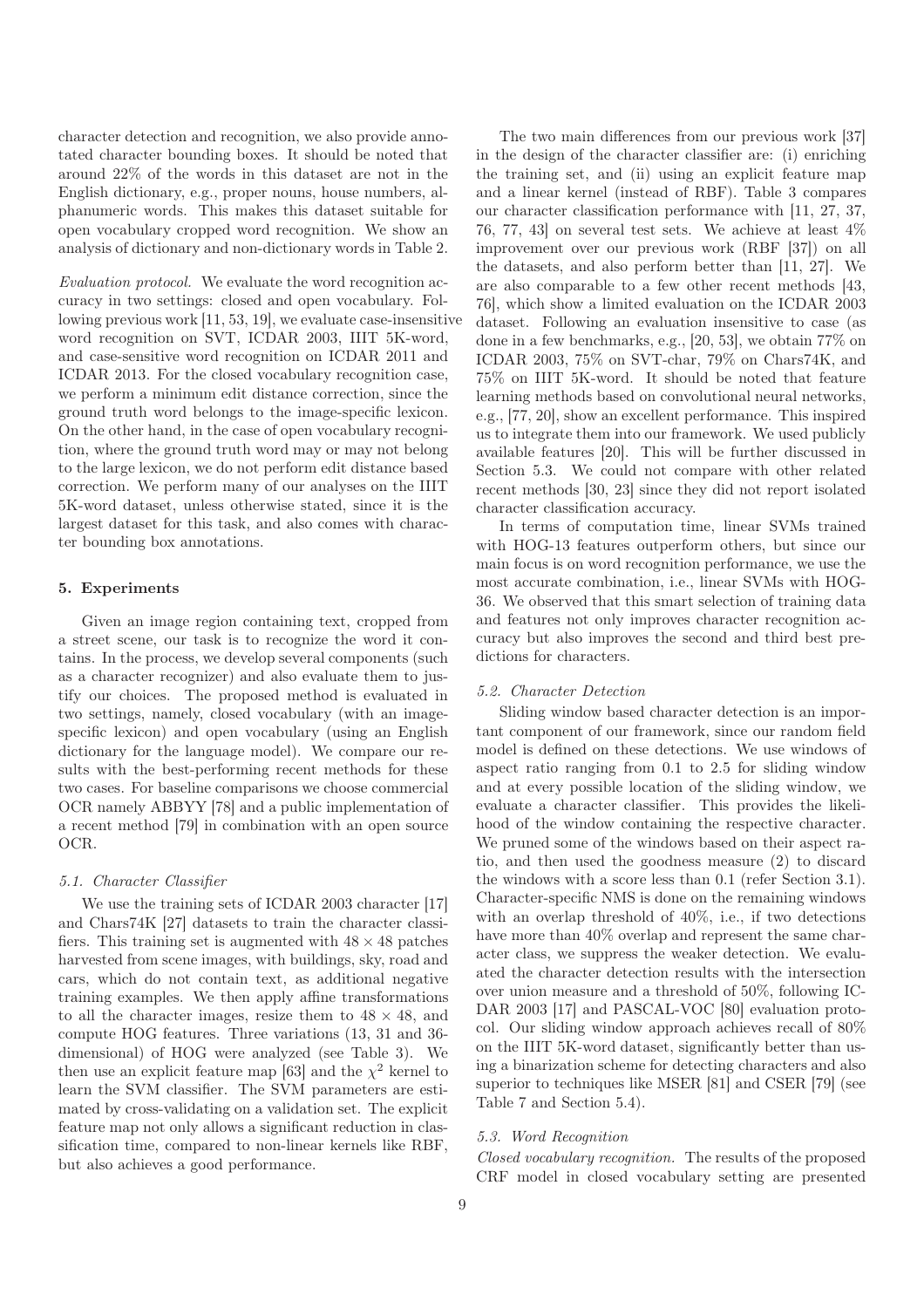Table 3 Character classification accuracy (in %). A smart choice of features, training examples and classifier is key to improving character classification. We enrich the training set by including many affine transformed (AT) versions of the original training data from ICDAR and Chars74K (c74k). The three variants of our approach (H-13, H-31 and H-36) show noticeable improvement over several methods. The character classification results shown here are case sensitive (all rows except the last two). It is to be noted that [27] only uses 15 training samples per class. The last two rows show a case insensitive (CI) evaluation. \*We do not evaluate the convolutional neural network classifier in [20] (CNN feat+classifier) on the c74K dataset, since the entire dataset was used to train the network.

| Method                                     |    |    |        | $\overline{\text{SVT}}$ ICDAR $\text{c74K}$ IIIT 5K Time |                   |
|--------------------------------------------|----|----|--------|----------------------------------------------------------|-------------------|
| Exempler SVM [76]                          |    | 71 |        |                                                          |                   |
| Elagouni et al. $[43]$                     |    | 70 |        |                                                          |                   |
| Coates $et \ al. [77]$                     |    | 82 |        |                                                          |                   |
| <b>FERNS</b> [11]                          |    | 52 | 47     |                                                          |                   |
| <b>RBF</b> [37]                            | 62 | 62 | 64     | 61                                                       | 3 <sub>ms</sub>   |
| $MKL+RBF$ [27]                             |    |    | 57     |                                                          | 11ms              |
| $H-36+AT+Linear$                           | 69 | 73 | 68     | 66                                                       | 2ms               |
| $H-31+AT+Linear$                           | 64 | 73 | 67     | 63                                                       | 1.8 <sub>ms</sub> |
| $H-13+AT+Linear$                           | 65 | 72 | 66     | 64                                                       | 0.8ms             |
| $H-36+AT+Linear$ (CI)                      | 75 | 77 | 79     | 75                                                       | 0.8 <sub>ms</sub> |
| CNN feat+classifier [20] $\left(CI\right)$ | 83 | 86 | $\ast$ | 85                                                       | $1\,\mathrm{ms}$  |

in Table 4. We compare our method with many recent works for this task. To compute the language priors we use lexicons provided by authors of [11] for SVT and IC-DAR(50). The image-specific lexicon for every word in the IIIT 5K-word dataset was developed following the method described in [11]. These lexicons contain the ground truth word and a set of distractors obtained from randomly chosen words (from all the ground truth words in the dataset). We used a CRF with higher order term  $(n=4)$ , and similar to other approaches, applied edit distance based correction after inference. The constant  $\lambda_a$  in (8) to 1, given the small size of the lexicon.

The gain in accuracy over our previous work [37], seen in Table 4, can be attributed to the higher order CRF and an improved character classifier. The character classifier uses: (i) enriched training data, and (ii) an explicit feature map, to achieve about 5% gain (see Section 5.1 for details). Other methods, in particular, our previous work on holistic word recognition [45], label embedding [25] achieve a reasonably good performance, but are restricted to the closed vocabulary setting, and their extension to more general settings, such as the open vocabulary case, is unclear. Methods published since our original work [37], such as [23, 53], also perform well. Very recently, methods based on convolutional neural networks [30, 20] have shown very impressive results for this problem. It should be noted that such methods are typically trained on much larger datasets, for example, 10M compared to 0.1M typically used in state-of-the-art methods, which are not publicly available [30]. Inspired by these successes, we use a CNN classifier [20] to recognize characters, instead of our SVM classifier based on HOG features (see Sec. 3.1). We show results with this CNN classifier on SVT, ICDAR 2003 and IIIT-5K word datasets in Table 4 and observe significant improvement in accuracy, showing its complementary na-

ture to our energy based method. However, there remains a difference in performance between the deep feature based method [20] and [This work, CNN]. This is primarily due to use of CNN features for learning classifiers for individual character as well as bi-grams in [20]. In contrast, our method only uses the pre-trained character classifier provided by [20]. Nevertheless, the improvement observed over [This work, HOG] does show the complementary nature of the two approaches, and integrating the two further would be an interesting avenue for future research.

Open vocabulary recognition. In this setting we use a lexicon of 0.5 million words from [22] instead of image-specific lexicons to compute the language priors. Many character pairs are equally likely in such a large lexicon, thereby rendering pairwise priors is less effective than in the case of a small lexicon. We use priors of order four to address this (see also analysis on the CRF order in Section 5.4). Results on various datasets in this setting are shown in Table 5. We compare our method with recent work by Feild and Miller [26] on the ICDAR 2003 dataset, where our method with HOG features shows a comparable performance. Note that [26] additionally uses web-based corrections, unlike our method, where the results are obtained directly by performing inference on the higher order CRF model. On the ICDAR 2011 and 2013 datasets we compare our method with the top performers from the respective competitions. Our method outperforms the IC-DAR 2011 robust reading competition winner (TH-OCR method) method by 17%. This performance is also better than a recently published work from  $2014$  by Weinman  $et$ al. [23]. On the ICDAR 2013 dataset, the proposed higher order model is significantly better than the baseline and is in the top-5 performers among the competition entries. The winner of this competition (PhotoOCR) uses a large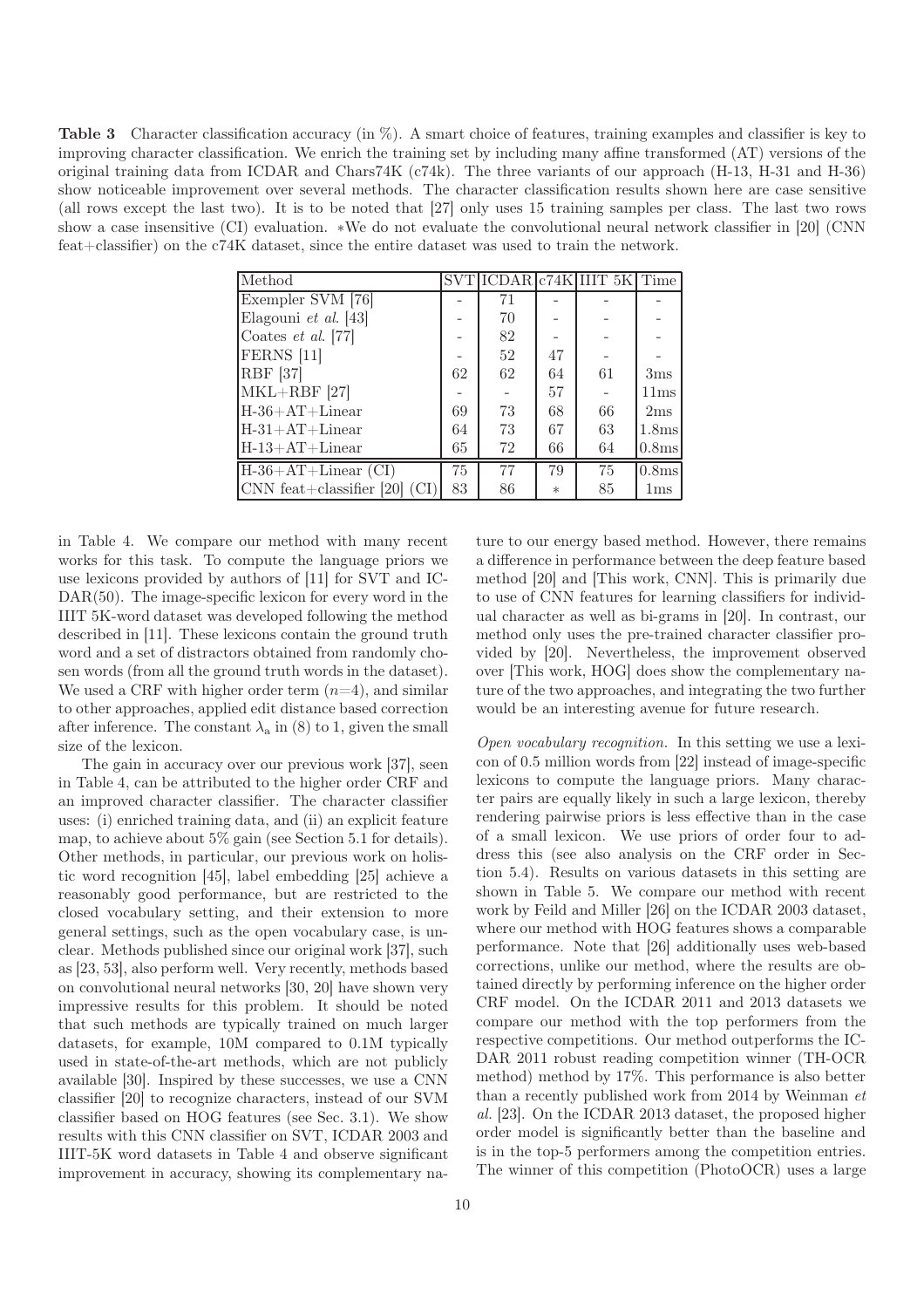Table 4 Word recognition accuracy (in %): closed vocabulary setting. We present results of our proposed higher order model ("This work") with HOG as well as CNN features. See text for details.

| Method                         | Accuracy |  |  |
|--------------------------------|----------|--|--|
| ICDAR $2003(50)$ dataset       |          |  |  |
| Baseline (ABBYY) [78]          | 56.04    |  |  |
| Baseline (CSER+tesseract) [79] | 57.27    |  |  |
| Novikova et al. [24]           | 82.80    |  |  |
| Our Holistic recognition [45]  | 89.69    |  |  |
| Deep learning approaches       |          |  |  |
| Wang $et \ al.$ [44]           | 90.00    |  |  |
| Deep features [20]             | 96.20    |  |  |
| Other energy min. approaches   |          |  |  |
| <b>PLEX</b> [11]               | 72.00    |  |  |
| Shi et al. $[53]$              | 87.04    |  |  |
| Our variants:                  |          |  |  |
| Pairwise CRF [37]              | 81.74    |  |  |
| Higher order [This work, HOG]  | 84.07    |  |  |
| Higher order [This work, CNN]  | 88.02    |  |  |
| <b>SVT-Word</b> dataset        |          |  |  |
| Baseline(ABBYY) [78]           | 35.00    |  |  |
| Baseline (CSER+tesseract) [79] | 37.71    |  |  |
| Novikova et al. [24]           | 72.90    |  |  |
| Our Holistic recognition [45]  | 77.28    |  |  |
| Deep learning approaches       |          |  |  |
| Wang $et$ al. [44]             | 70.00    |  |  |
| PhotoOCR [30]                  | 90.39    |  |  |
| Deep features [20]             | 86.10    |  |  |
| Other energy min. approaches   |          |  |  |
| PICT [72]                      | 59.00    |  |  |
| <b>PLEX</b> [11]               | 57.00    |  |  |
| Shi et al. $[53]$              | 73.51    |  |  |
| Weinman et al. [23]            | 78.05    |  |  |
| Our variants:                  |          |  |  |
| Pairwise CRF [37]              | 73.26    |  |  |
| Higher order [This work, HOG]  | 75.27    |  |  |
| Higher order [This work, CNN]  | 78.21    |  |  |
| IIIT 5K-Word (Small)           |          |  |  |
| Baseline(ABBYY) [78]           | 24.50    |  |  |
| Baseline (CSER+tesseract) [79] | 33.07    |  |  |
| Rodriguez & Perronnin [25]     | 76.10    |  |  |
| Strokelets [31]                | 80.20    |  |  |
| Our variants:                  |          |  |  |
| Pairwise CRF [37]              | 66.13    |  |  |
| Higher order [This work, HOG]  | 71.80    |  |  |
| Higher order [This work, CNN]  | 78.07    |  |  |

proprietary training dataset, which is unavailable publicly, making it infeasible to do a fair comparison. Other methods (NESP [82], MAPS [83], PLT [84]) use many preprocessing techniques, followed by off-the-self OCR. Such preprocessing techniques are highly dataset dependent and may not generalize easily to all the challenging datasets

we use. Despite the lack of these preprocessing steps, our method shows a comparable performance. On the IIIT 5K-word dataset, which is large (three times the size of ICDAR 2013 dataset) and challenging, the only published result to our knowledge is Strokelets [31] from CVPR 2014. Our method performs 7% better than Strokelets. Using CNN features instead of HOG further improves our word recognition accuracy, as shown in Table 5.

The main focus of this work is on evaluating datasets containing scene text images or a mixture of scene text and born-digital images. Nevertheless, we also tested our method on the born-digital image dataset from the recent ICDAR 2013 competition. Our approach with pre-trained CNN features achieves 78% accuracy on this dataset, which is comparable to other top performers (80.40%, 80.26%, 79.40%), and lower than PhotoOCR (82%), the competition winner using an end-to-end deep learning approach.

To sum up, our proposed method performs well consistently on several popular scene text datasets. Fig. 7 shows the qualitative performance of the proposed method on a few sample images. The higher order CRF outperforms the unary and pairwise CRFs. This is intuitive due to the better expressiveness of the higher order potentials. One of the failure cases is shown in the last row in Fig. 7, where the higher order potential is computed from a lexicon which does not have sufficient examples to handle alphanumeric words.

# 5.4. Further Analysis

Lexicon size. The size of the lexicon plays an important role in the word recognition performance. With a smallsize lexicon, we obtain strong language priors which help overcome inaccurate character detection and recognition in the closed vocabulary setting. A small lexicon provides much stronger priors than the large lexicon in this case, as the performance degrades with increase in the lexicon size. We show this behaviour on the IIIT 5K-word dataset in Table 6 with small  $(50)$ , medium  $(1000)$  and large  $(0.5)$ million) lexicons. We also compare our results with a state-of-the-art methods [25, 31]. We observe that [25, 31] shows better recognition performance with the small lexicon, when we use HOG features, but as the size of the lexicon increases, our method outperforms [25].

Alternatives for character detection.. While our sliding window approach for character detection performs well in several scenarios, including text that is not aligned with the image axes to a small extent (e.g., rows 4 - 6 in Figure 7), there are other alternatives. In particular, we investigated the use of binarization, MSER [81], and CSER [49] algorithms. In the first experiment, we replaced our detection module with a binarization based character extraction scheme – either a traditional binarization technique [85] or a more recent random field based approach [47]. A connected component analysis was performed on the binarized images to obtain a set of potential character locations. We then defined the CRF on these characters and performed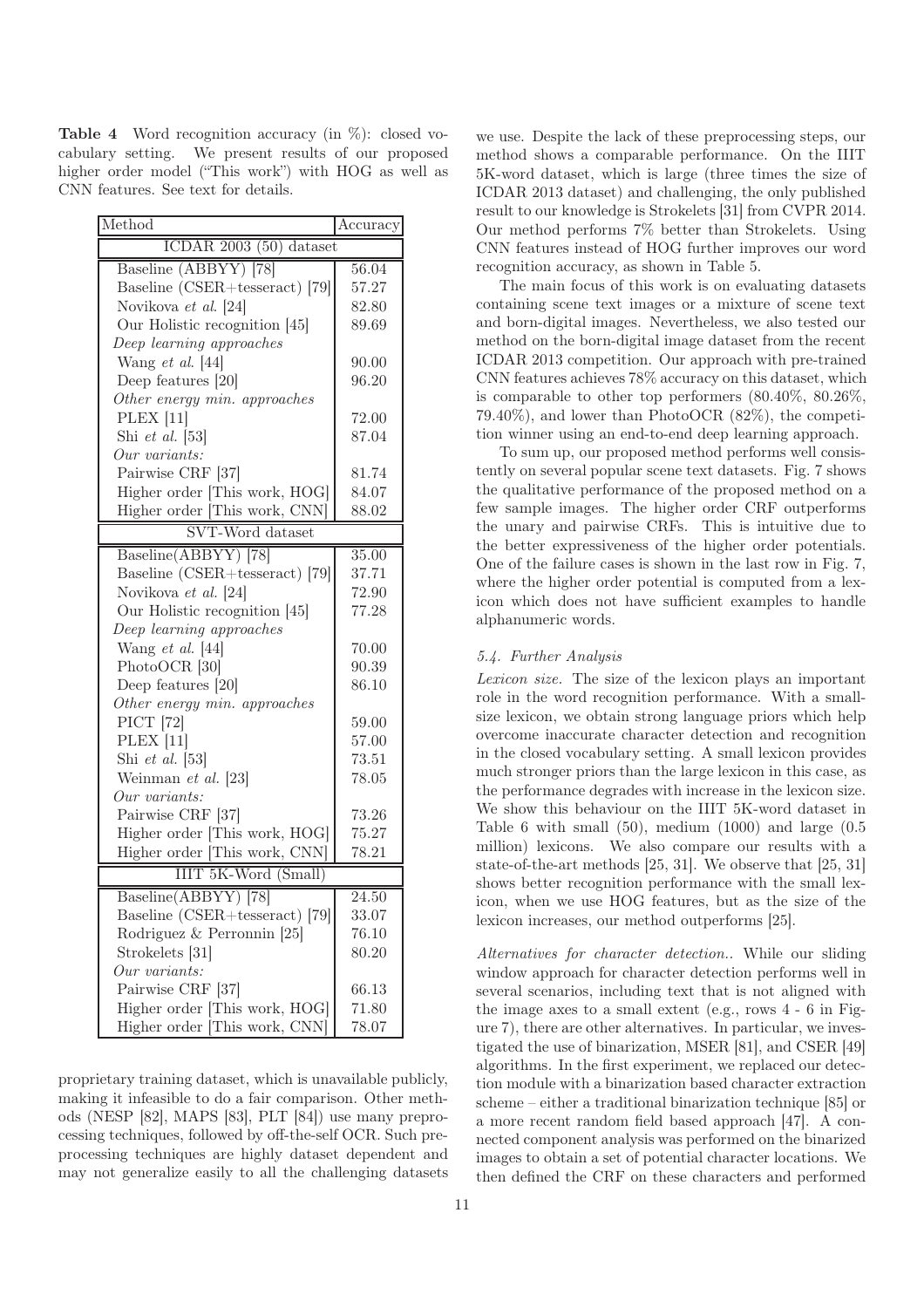**Table 5** Word recognition accuracy (in  $\%$ ): open vocabulary setting. The results of our proposed higher order model ("This work") with HOG as well as CNN features are presented here. Since the network used here to compute CNN features, i.e. [20], is learnt on data from several sources (e.g., ICDAR 2013), we evaluated with CNN features only on ICDAR 2003 and IIIT-5K word datasets, as recommended by the authors. Note that we also compare with top performers (as given in [74, 75]) in the ICDAR 2011 and 2013 robust reading competitions. We follow standard protocols for evaluation – case sensitive on ICDAR 2011 and 2013 and case insensitive on ICDAR 2003 and IIIT 5K-Word.

| Method                                 | Accuracy           |  |
|----------------------------------------|--------------------|--|
| ICDAR 2003 dataset                     |                    |  |
| Baseline (ABBYY)                       | 46.51              |  |
| Baseline $(CSER + tesseract)$ [79]     | 50.99              |  |
| Feild and Miller [26]                  | 62.76              |  |
| Our variants                           |                    |  |
| Pairwise [37]                          | 50.99              |  |
| Higher order [This work, HOG]          | 63.02              |  |
| Higher order This work, CNN            | 67.67              |  |
| ICDAR 2011 dataset                     |                    |  |
| Baseline (ABBYY)                       | 46.00              |  |
| Baseline (CSER+tesseract) [79]         | 51.98              |  |
| Weinman et al. [23]                    | 57.70              |  |
| Feild and Miller [26]                  | 48.86              |  |
| ICDAR'11 competition [74]              |                    |  |
| TH-OCR System                          | 41.20              |  |
| KAIST AIPR System                      | 35.60              |  |
| Neumann's Method                       | 33.11              |  |
| Our variants                           |                    |  |
| Pairwise [37]                          | 48.11              |  |
| Higher order [This work, HOG]          | 58.03              |  |
| ICDAR 2013 dataset                     |                    |  |
| Baseline (ABBYY)                       | $\overline{45.30}$ |  |
| Baseline $\angle$ CSER+tesseract) [79] | 50.26              |  |
| $ICDAR'13$ competition [75]            |                    |  |
| PhotoOCR [30]                          | 82.83              |  |
| <b>NESP</b> [82]                       | 64.20              |  |
| MAPS [83]                              | 62.74              |  |
| PLT [84]                               | 62.37              |  |
| PicRead <sup>[24]</sup>                | 57.99              |  |
| POINEER $[22, 23]$                     | 53.70              |  |
| Field's Method [26]                    | 47.95              |  |
| TextSpotter [12, 29, 49]               | 26.85              |  |
| Our variants                           |                    |  |
| Pairwise [37]                          | 49.86              |  |
| Higher order [This work, HOG]          | 60.18              |  |
| <b>IIIT 5K-Word</b>                    |                    |  |
| Baseline (ABBYY)                       | 14.60              |  |
| Baseline (CSER+tesseract) [79]         | 25.00              |  |
| Stroklets [31]                         | 38.30              |  |
| Our variants                           |                    |  |
| Pairwise [37]                          | 32.00              |  |
| Higher order [This work, HOG]          | 44.50              |  |
| Higher order This work, CNN            | 46.73              |  |

inference to get the text contained in the image. These results are summarized in Table 7. We observe that bina-

Table 6 Studying the influence of the lexicon size – small  $(S)$ , medium  $(M)$ , large  $(L)$  – on the IIIT 5K-word dataset in the closed vocabulary setting.

| Method                                             | $\mathbf{C}$      | M |  |
|----------------------------------------------------|-------------------|---|--|
| Rodriguez & Perronnin [25]                         | 76.10 57.50       |   |  |
| Strokelets [31]                                    | 80.20 69.30 38.30 |   |  |
| Higher order [This work, $HOG$ ] 71.80 62.17 44.50 |                   |   |  |
| Higher order [This work, CNN] $ 78.07 70.13 46.73$ |                   |   |  |

rization based methods perform poorly compared to our model using a sliding window detector, both in terms of character-level recall and word recognition. They fail in extracting characters in the presence of noise, blur or large foreground-background variations. MSER [81] or related algorithms (e.g., CSER [49]) may also help to deal with text that is not axis-oriented, but they are not necessarily ideal for character extraction compared to a sliding window method. To study this, we replaced our sliding window based character detection scheme with either one of these approaches. From Table 7 we observe that sliding window character extraction is marginally better than CSER and significantly better than MSER. One of the reasons for this is that the classifier used in the sliding window detector is trained on a large variety of character classes and is less prone to errors than the MSER equivalent. These results further justify our choice of sliding window based character detection, although the challenging problem of effectively dealing with text that is not axis-oriented remains an interesting task for the future.

Effect of pruning. We propose a pruning step to discard candidates based on a combination of character-specific aspect ratio and classification scores (2), instead of simply using extreme aspect ratio to discard character candidates. This pruning helps in removing many false positive windows, and thus improves recognition performance. We conducted an experiment to study the effect of pruning on the IIIT-5K dataset in the open vocabulary setting, and observed a gain of 4.23% (46.73% vs 42.50%) due to pruning.

CRF order. We varied the order of the CRF from two to six and obtained accuracy of 32%, 43%, 45%, 43%, 42% respectively on the IIIT 5K-word dataset in the open vocabulary setting. Increasing the CRF order beyond four forces a recognized word to be one from the dictionary, which leads to poor recognition performance for non-dictionary words, and thus deteriorates the overall accuracy. Empirically, the fourth order prior shows the best performance.

Limits of statistical language models. Statistical language models have been very useful in improving traditional OCR performance, but they are indeed limited [65, 86]. For instance, using a large weight for language prior potentials may bias the recognition towards the closest dictionary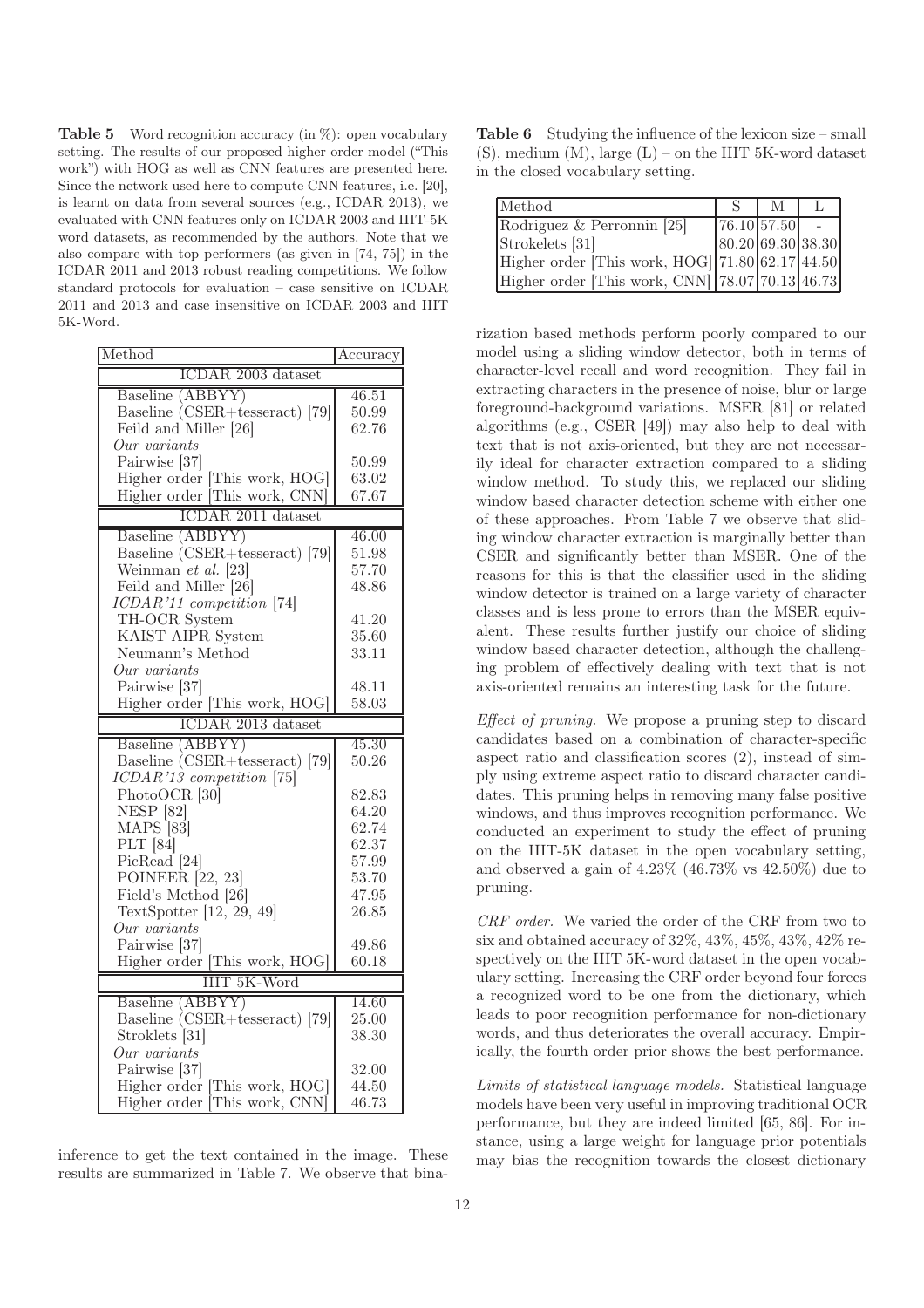Table 7 Character recall (C. recall) and recognition accuracy, with unary only (Unary), unary and pairwise (Pairwise) and the full higher order (H. order) models, (all in %), on the IIIT 5K-word dataset with various character extraction schemes (Char. method). See text for details.

| Char. method   |    |       | C. recall Unary Pairwise H. order |       |
|----------------|----|-------|-----------------------------------|-------|
| Otsu $[85]$    | 56 | 17.07 | 20.20                             | 24.87 |
| MRF model [47] | 62 | 20.10 | 22.97                             | 28.03 |
| MSER [81]      | 72 | 23.20 | 28.50                             | 34.70 |
| CSER [49] [79] | 78 | 24.50 | 30.00                             | 42.87 |
| Sliding window | 80 | 25.83 | 32.00                             | 44.50 |

word. This is especially true when the character recognition part of the pipeline is weak. We study such impact of language models in this experiment. Our analysis on the IIIT 5K-word dataset suggests that many of the nondictionary words are composed of valid English n-grams (see Table 2). However, there are few exceptions, e.g., words like 35KM, 21P, which are composed of digits and characters; see last row of Fig. 7. Using language models has an adverse effect on the recognition performance in such cases. This results in inferior recognition performance on non-dictionary words as compared to dictionary words, e.g. on IIIT-5K dataset our method achieves 51% and 24% word recognition accuracy on dictionary and nondictionary words respectively.

## 6. Summary

This paper proposes an effective method to recognize scene text. Our model combines bottom-up cues from character detections and top-down cues from lexicon. We jointly infer the location of true characters and the word they represent as a whole. We evaluated our method extensively on several challenging street scene text datasets, namely SVT, ICDAR 2003/2011/2013, and IIIT 5K-word and showed that our approach significantly advances the energy minimization based approach for scene text recognition. In addition to presenting the word recognition results, we analyzed the different components of our pipeline, presenting their pros and cons. Finally, we showed that the energy minimization framework is complementary to the resurgence of convolutional neural network based techniques, which can help build better scene understanding systems.

Acknowledgements. We thank Jerod Weinman for providing the large lexicon. This work was partially supported by the Ministry of Communications and Information Technology, Government of India, New Delhi. Anand Mishra is supported by Microsoft Corporation and Microsoft Research India under the Microsoft Research India PhD fellowship award.

#### References

- [1] G. J. Brostow, J. Shotton, J. Fauqueur, R. Cipolla, Segmentation and recognition using structure from motion point clouds, in: ECCV, 2008.
- [2] L. Ladicky, P. Sturgess, K. Alahari, C. Russell, P. H. S. Torr, What, Where & How Many? Combining object detectors and CRFs, in: ECCV, 2010.
- [3] A. Geiger, P. Lenz, R. Urtasun, Are we ready for Autonomous Driving? The KITTI Vision Benchmark Suite, in: CVPR, 2012.
- [4] C. Desai, D. Ramanan, C. Fowlkes, Discriminative models for multi-class object layout, in: ICCV, 2009.
- [5] P. Felzenszwalb, R. Girshick, D. McAllester, D. Ramanan, Object detection with discriminatively trained part based models, IEEE Trans. Pattern Anal. Mach. Intell. 32 (9) (2010) 1627– 1645.
- [6] A. Levin, Y. Weiss, Learning to Combine Bottom-Up and Top-Down Segmentation, Int'l J. Computer Vision 81 (1) (2009) 105–118.
- [7] J. Shotton, J. Winn, C. Rother, A. Criminisi, Textonboost for image understanding: Multi-class object recognition and segmentation by jointly modeling texture, layout, and context, Int'l J. Computer Vision 81 (1) (2009) 2–23.
- [8] S. Gould, T. Gao, D. Koller, Region-based segmentation and object detection, in: NIPS, 2009.
- [9] J. Yao, S. Fidler, R. Urtasun, Describing the scene as a whole: Joint object detection, scene classification and semantic segmentation, in: CVPR, 2012.
- [10] T. Judd, K. Ehinger, F. Durand, A. Torralba, Learning to predict where humans look, in: ICCV, 2009.
- [11] K. Wang, B. Babenko, S. Belongie, End-to-End Scene Text Recognition, in: ICCV, 2011.
- [12] L. Neumann, J. Matas, A Method for Text Localization and Recognition in Real-World Images, in: ACCV, 2010.
- [13] A. Mishra, K. Alahari, C. V. Jawahar, Image Retrieval using Textual Cues, in: ICCV, 2013.
- [14] L. Neumann, J. Matas, A real-time scene text to speech system, in: ECCV workshops, 2012.
- [15] N. Dalal, B. Triggs, Histograms of Oriented Gradients for Human Detection, in: CVPR, 2005.
- [16] J. Lafferty, A. McCallum, F. Pereira, Conditional Random Fields: Probabilistic models for segmenting and labelling sequence data, in: ICML, 2001.
- [17] ICDAR 2003 datasets, http://algoval.essex.ac.uk/icdar.
- [18] Street View Text dataset, http://vision.ucsd.edu/~kai/svt. [19] A. Mishra, K. Alahari, C. V. Jawahar, Scene Text Recognition using Higher Order Language Priors, in: BMVC, 2012.
- [20] M. Jaderberg, A. Vedaldi, A. Zisserman, Deep Features for Text Spotting, in: ECCV, 2014.
- [21] B. Epshtein, E. Ofek, Y. Wexler, Detecting Text in Natural Scenes with Stroke Width Transform, in: CVPR, 2010.
- [22] J. J. Weinman, E. G. Learned-Miller, A. R. Hanson, Scene Text Recognition Using Similarity and a Lexicon with Sparse Belief Propagation, IEEE Trans. Pattern Anal. Mach. Intell. 31 (10) (2009) 1733–1746.
- [23] J. Weinman, Z. Butler, D. Knoll, J. Feild, Toward Integrated Scene Text Reading, IEEE Trans. Pattern Anal. Mach. Intell. 36 (2) (2014) 375–387.
- [24] T. Novikova, O. Barinova, P. Kohli, V. S. Lempitsky, Large-Lexicon Attribute-Consistent Text Recognition in Natural Images, in: ECCV, 2012.
- [25] J. Rodriguez, F. Perronnin, Label embedding for text recognition, in: BMVC, 2013.
- [26] J. L. Feild, E. G. Learned-Miller, Improving Open-Vocabulary Scene Text Recognition, in: ICDAR, 2013.
- [27] T. E. de Campos, B. R. Babu, M. Varma, Character Recognition in Natural Images, in: VISAPP, 2009.
- [28] D. Chen, J. M. Odobez, H. Bourlard, Text Segmentation and Recognition in Complex Background Based on Markov Random Field, in: ICPR, 2002.
- [29] L. Neumann, J. Matas, Real-time scene text localization and recognition, in: CVPR, 2012.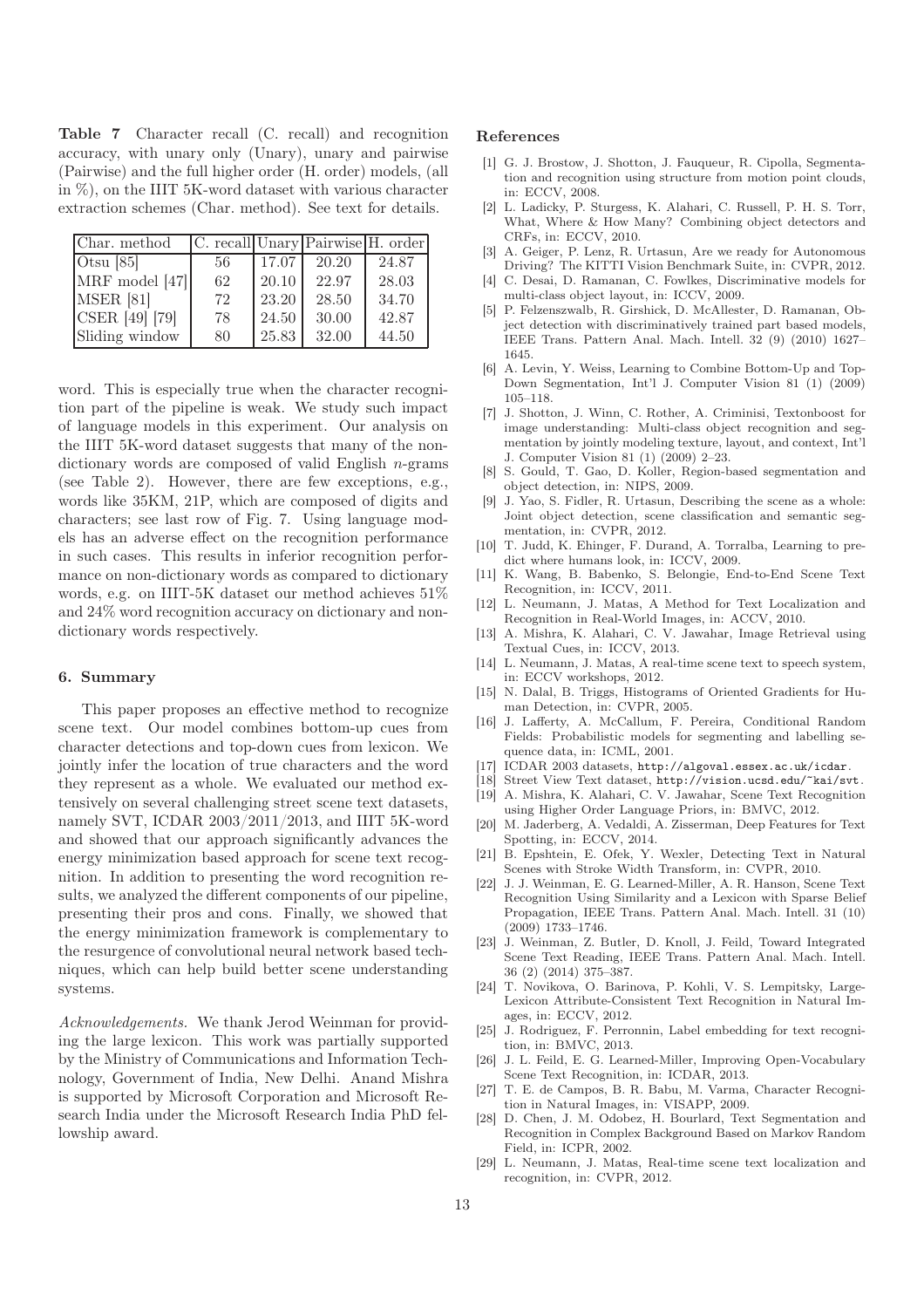

Figure 7 Results of our higher order model on a few sample images. Characters in red represent incorrect recognition. The unary term alone, based on the SVM classifier, yields poor accuracy, and adding pairwise terms to it improves this. Due to their limited expressiveness, they do not correct all the errors. Higher order potentials capture larger context from the English language, and help address this issue. Note that our method also deals with non-dictionary words (e.g., second row) and non-horizontal text (sixth row). A typical failure case containing alphanumeric words is shown in the last row. (Best viewed in colour).

- [30] A. Bissacco, M. Cummins, Y. Netzer, H. Neven, PhotoOCR: Reading Text in Uncontrolled Conditions, in: ICCV, 2013.
- [31] C. Yao, X. Bai, B. Shi, W. Liu, Strokelets: A Learned Multiscale Representation for Scene Text Recognition, in: CVPR, 2014.
- [32] G. Nagy, Twenty Years of Document Image Analysis in PAMI, IEEE Trans. Pattern Anal. Mach. Intell. 22 (1) (2000) 38–62.
- [33] X. Chen, A. L. Yuille, Detecting and Reading Text in Natural Scenes, in: CVPR, 2004.
- [34] Q. Ye, D. Doermann, Text Detection and Recognition in Imagery: A survey, IEEE Trans. Pattern Anal. Mach. Intell. PP (99) (2014) 1–20.
- [35] T. Hong, J. J. Hull, Visual Inter-Word Relations and their Use in OCR Postprocessing, in: ICDAR, 1995.
- [36] P. Shivakumara, S. Bhowmick, B. Su, C. L. Tan, U. Pal, A New Gradient Based Character Segmentation Method for Video Text Recognition, in: ICDAR, 2011.
- [37] A. Mishra, K. Alahari, C. V. Jawahar, Top-Down and Bottom-Up Cues for Scene Text Recognition, in: CVPR, 2012.
- [38] K. Rayner, A. Pollatsek, The psychology of reading, Routledge, 1989.
- [39] X. Tong, D. A. Evans, A statistical approach to automatic OCR error correction in context, in: Workshop on very large corpora, 1996.
- [40] R. Beaufort, C. Mancas-Thillou, A Weighted Finite-State Framework for Correcting Errors in Natural Scene OCR, in: ICDAR, 2007.
- [41] C. Thillou, S. Ferreira, B. Gosselin, An embedded application for degraded text recognition, EURASIP Journal on applied signal processing (2005) 2127–2135.
- [42] K. Elagouni, C. Garcia, P. Sébillot, A comprehensive neuralbased approach for text recognition in videos using natural language processing, in: ICMR, 2011.
- [43] K. Elagouni, C. Garcia, F. Mamalet, P. Sébillot, Combining multi-scale character recognition and linguistic knowledge for natural scene text OCR, in: DAS, 2012.
- [44] T. Wang, D. Wu, A. Coates, A. Ng, End-to-End Text Recogni-

tion with Convolutional Neural Networks, in: ICPR, 2012.

- [45] V. Goel, A. Mishra, K. Alahari, C. V. Jawahar, Whole is Greater than Sum of Parts: Recognizing Scene Text Words, in: ICDAR, 2013.
- [46] J. J. Weinman, E. G. Learned-Miller, A. R. Hanson, A discriminative semi-Markov model for robust Scene Text Recognition, in: ICPR, 2008.
- [47] A. Mishra, K. Alahari, C. V. Jawahar, An MRF Model for Binarization of Natural Scene Text, in: ICDAR, 2011.
- [48] N. R. Howe, S. Feng, R. Manmatha, Finding words in alphabet soup: Inference on freeform character recognition for historical scripts, Pattern Recognition 42 (12) (2009) 3338–3347.
- [49] L. Neumann, J. Matas, On Combining Multiple Segmentations in Scene Text Recognition, in: ICDAR, 2013.
- [50] S. Milyaev, O. Barinova, T. Novikova, P. Kohli, V. S. Lempitsky, Image Binarization for End-to-End Text Understanding in Natural Images, in: ICDAR, 2013.
- [51] M. Jaderberg, K. Simonyan, A. Vedaldi, A. Zisserman, Reading text in the wild with convolutional neural networks, CoRR abs/1412.1842.
- [52] W. Huang, Y. Qiao, X. Tang, Robust scene text detection with convolution neural network induced mser trees, in: ECCV, 2014.
- [53] C. Shi, C. Wang, B. Xiao, Y. Zhang, S. Gao, Z. Zhang, Scene Text Recognition Using Part-Based Tree-Structured Character Detection, in: CVPR, 2013.
- [54] J. Almazán, A. Gordo, A. Fornés, E. Valveny, Word spotting and recognition with embedded attributes, IEEE Trans. Pattern Anal. Mach. Intell. 36 (12) (2014) 2552–2566.
- [55] U. Roy, A. Mishra, K. Alahari, C. V. Jawahar, Scene text recognition and retrieval for large lexicons, in: ACCV, 2014.
- [56] A. Toshev, C. Szegedy, Deeppose: Human pose estimation via deep neural networks, CVPR.
- [57] J. J. Tompson, A. Jain, Y. Lecun, C. Bregler, Joint training of a convolutional network and a graphical model for human pose estimation, in: NIPS, 2014.
- [58] M. Jaderberg, K. Simonyan, A. Vedaldi, A. Zisserman, Deep